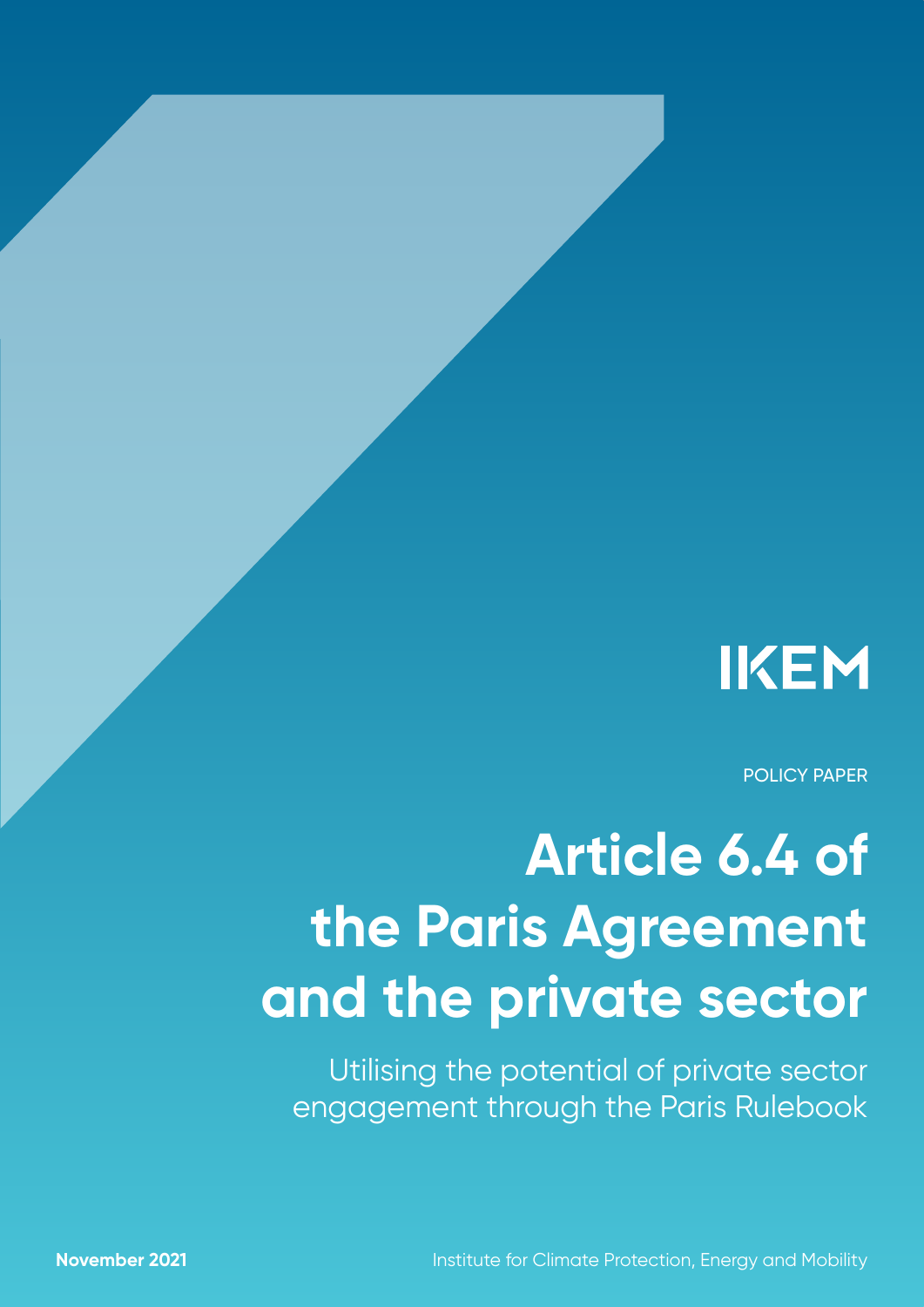## **Article 6.4 of the Paris Agreement and the private sector**

## **Utilising the potential of private sector engagement through the Paris Rulebook**

Policy Paper. Prepared with support by Therme One Health and the One Health Research Center.

### **Abstract**

By providing for substantial financial flows and implementing innovative technology, the private sector could help unlock ambition and achieve cost-effective emission reductions on the way to reaching the climate goals of the Paris Agreement. One important way to utilise the potential of the private sector is through the market mechanisms enshrined in Article 6 of the Paris Agreement. Here, the crediting mechanism of Article 6.4 of the Paris Agreement explicitly calls for the engagement of private entities.

In past rounds of negotiations, no agreement was reached on how the rules for the mechanism should be operationalised. In upcoming negotiations for the rulebook, negotiatiors will have the option to incorporate provisions into the rulebook to provide investment opportunities for the private sector. The rules for Article 6.4

of the Paris Agreement must be robust while allowing for a strong degree of flexibility. In addition, they must strike a balance between market incentives and environmental integrity.

In order to best achieve private sector engagement through Article 6.4 of the Paris Agreement, we find in this analysis that the rulebook must be designed to increase private-sector trust in the functionality of market mechanisms. Secondly, associated costs must be predictable and must not serve as a deterrent to private sector engagement. Lastly, the Rulebook must not limit the playing field for the private sector, but should allow for activities 'outside' of nationally determined contributions, as well as for demand beyond nationally determined contributions.

### **Authors**

Friederike Allolio Philipp Eschenhagen Kate Miller Judith Schäfer Mikolaj Sekutowicz Maximilian Strobel

### **Imprint**

IKEM – Institut für Klimaschutz, Energie und Mobilität e.V.

Magazinstraße 15-16 10179 Berlin, Germany

+49 (0) 30 408 18 70-10 [info@ikem.de](mailto:info%40ikem.de?subject=)

For more information on IKEM's projects and publications see [www.ikem.de](http://www.­ikem.de)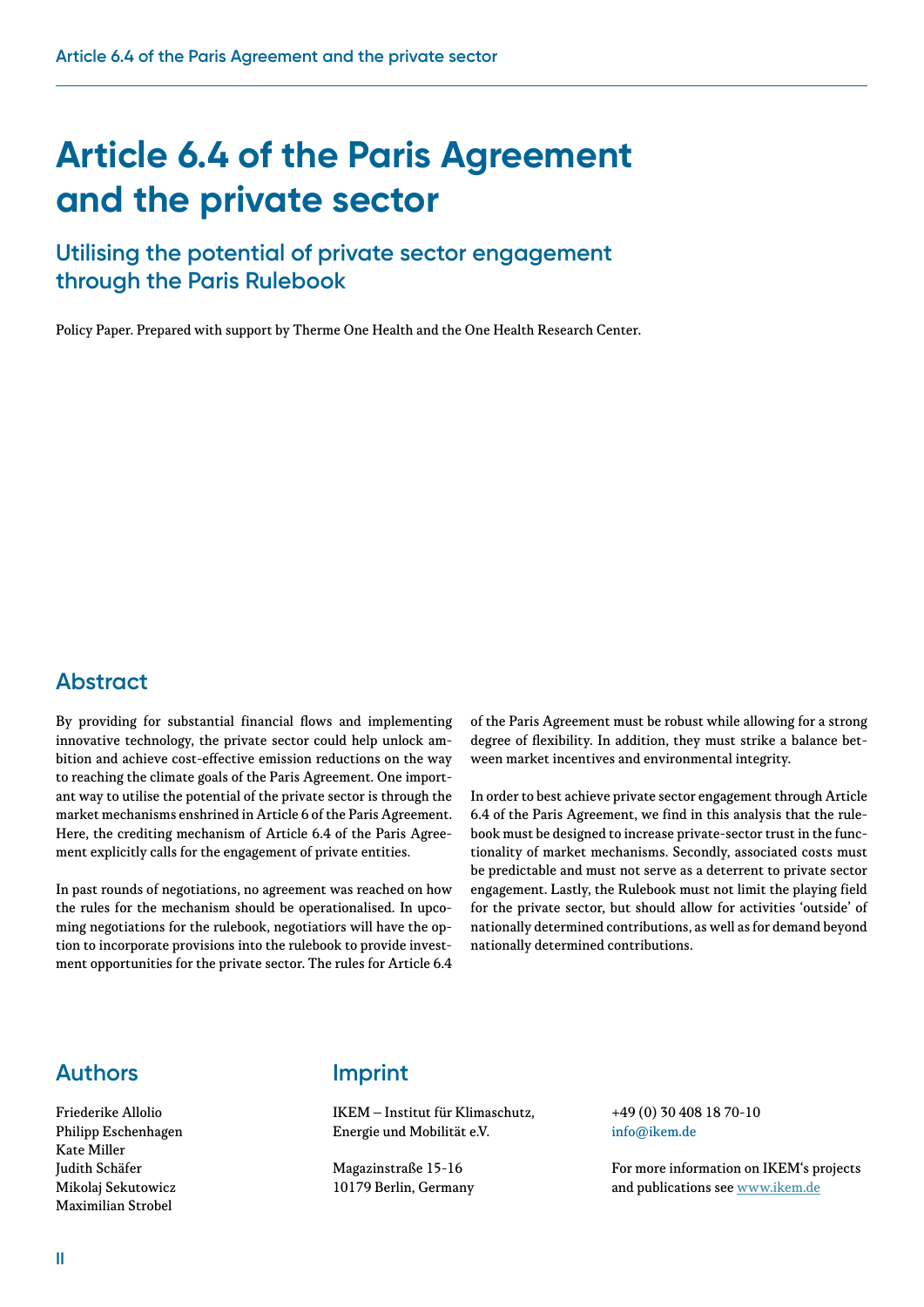## **Contents**

| 1. Introduction                                                                                      |                |
|------------------------------------------------------------------------------------------------------|----------------|
| 1.1. Article 6 of the Paris Agreement                                                                | 1              |
| 1.2. Scope of this analysis                                                                          | 1              |
| 2. Course of negotiations on Article 6 PA and the role of the private sector in market<br>mechanisms | $\mathbf{2}$   |
| 2.1. Status of discussion regarding the rulebook on Article 6 Paris Agreement                        | 2              |
| 2.2. Private sector engagement through market mechanisms                                             | 2              |
| 3. Identifying challenges and finding solutions                                                      | 4              |
| 3.1. Preserving private-sector trust                                                                 | 4              |
| 3.2. Limiting costs for the private sector                                                           | $\overline{7}$ |
| 3.3. Broadening the playing field for the private sector                                             | 10             |
| 4. Conclusion                                                                                        | 15             |
| <b>5. References</b>                                                                                 | 16             |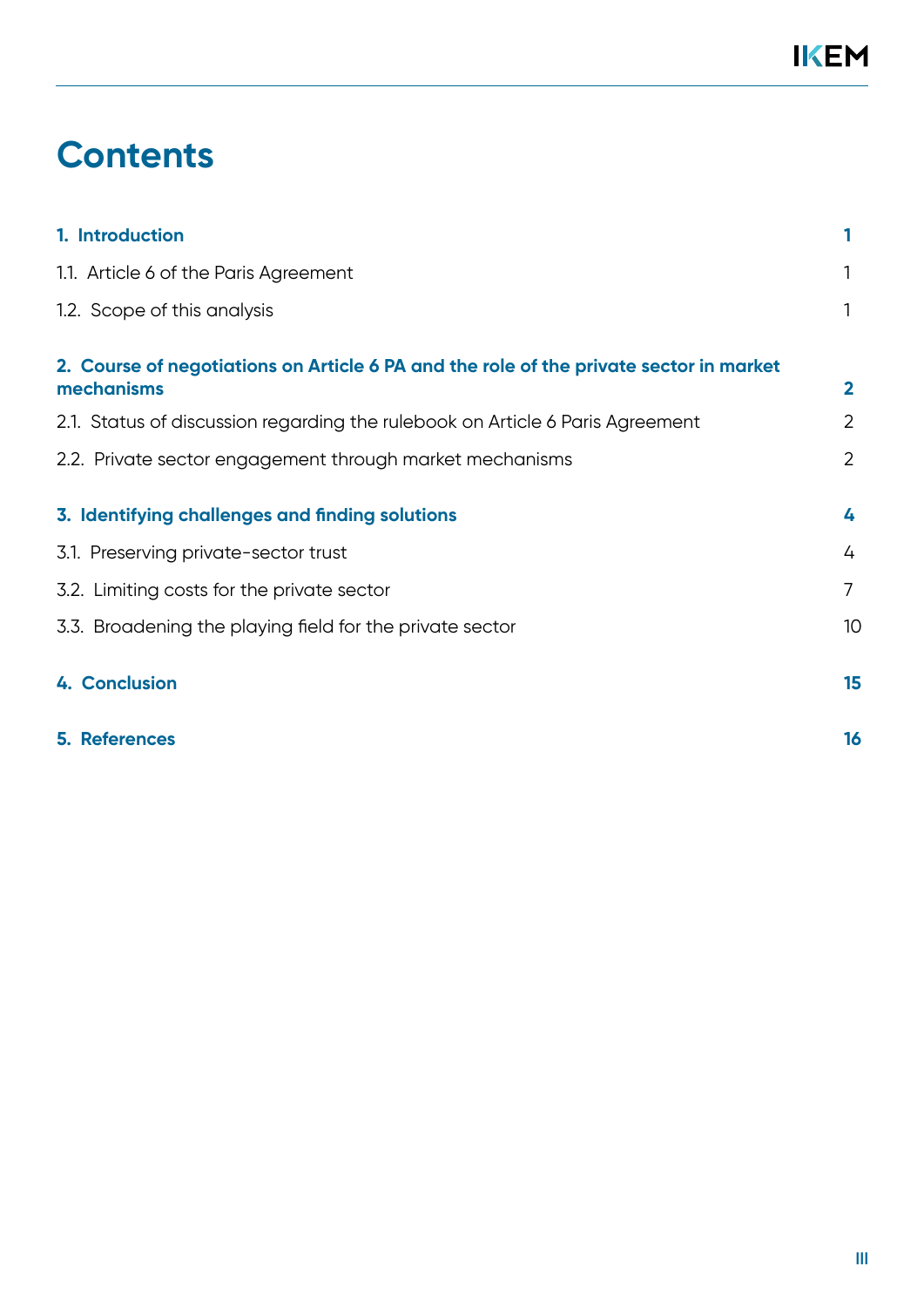## <span id="page-3-0"></span>**1. Introduction**

In 2015, 196 Parties agreed to the Paris Agreement (PA) negotiated under the 1992 United Nations Framework Convention on Climate Change (UNFCCC), aiming at limiting global warming to 'well below 2°C'. To achieve this goal, all participating countries are required to set national greenhouse gas (GHG) emissions reductions targets, called nationally determined contributions (NDCs).

The Paris Agreement also includes the potential to provide for the resurgence of international markets. Despite a somewhat rocky path for market mechanisms in the Kyoto era, Parties eventually agreed that markets can offer flexibility for Parties and are crucial to fully exploit the potential for cost-effective mitigation. Markets can also help to activate the private sector and thus facilitate important financial flows and technological innovation. While provisions for international carbon markets were included in Article 6 of the Paris Agreement, so far no agreement has been reached on rules for its implementation in the Paris Rulebook.

## **1.1. Article 6 of the Paris Agreement**

Art. 6 PA provides for various voluntary options for Parties to jointly implement their NDCs. According to Art. 6.1 PA, the corresponding measures should serve not only to implement the NDCs, but also to increase ambition regarding future mitigation and adaptation targets and to promote sustainable development and environmental integrity. While Art. 6. 1 PA addresses the general concept of voluntary cooperation, Art. 6.2–6.9 PA introduce three different cooperation modalities.

Art. 6.2 and Art. 6. 3 PA: These provisions cover bilateral or multilateral cooperative market-based approaches that involve the international transfer of mitigation outcomes by Parties to facilitate the achievement of their NDCs. An important premise is the avoidance of 'double counting', meaning that a mitigation outcome may not be counted towards both the NDC of the country in which the mitigation has occurred and the NDC of the acquiring country. While there will not be international oversight of the mechanism under the UNFCCC, international rules for Art. 6.2 PA will provide an accounting framework for international cooperation. This mechanism will make it possible, for example, to link national or subnational emission trading systems and create a common carbon market.

Art. 6.4 to Art. 6.7 PA: These provisions also contain a marketbased opportunity to collaborate. They establish a crediting me-

chanism under the auspices of the UNFCCC that issues emission reduction credits for activities authorised by Parties in support of sustainable development. The generated reductions can be acquired by other Parties and used towards their NDC. Rules, modalities and procedures for this 'Sustainable Development Mechanism' will be adopted by the Conference of Parties. The mechanism is also explicitly intended to incentivise and facilitate participation in the mitigation efforts of public and private entities.

Art. 6. 8 and Art. 6. 9 PA: These provisions include a framework for non-market approaches.

The negotiations on Art. 6 PA, especially regarding the market-based provisions of Art. 6.2 PA and Art. 6.4 PA, are still highly contentious. So far, Parties have been unable to reach an agreement on several political and technical issues. However, as mentioned above, countries will not be the only stakeholders potentially participating in international carbon markets: Article 6.4 PA explicitly acknowledges the need to incentivise and facilitate the participation of private entities in the mitigation of greenhouse gas emissions (GHG).

## **1.2. Scope of this analysis**

This analysis provides recommendations on how the rulebook for Art. 6.4 PA can be designed to best enable private sector engagement without putting environmental integrity at risk. To do so, we will first take a general look at the status quo of negotiations and the possible role of the private sector under the mechanisms, taking into account experiences from the Kyoto era (2). We will then consider the status quo of negotiations regarding the issues we deem most relevant for the private sector and assess their potential impact on the private sector, before identifying necessary elements for the Paris Rulebook on Article 6.4 PA (3). We will look at the issues under three overarching categories: how can the rulebook ensure private-sector trust in market mechanisms (3.1)? How can financial barriers be lowered for the private sector (3.2)? And how can a broad scope of activity be ensured (3.3)?

Where the crunch issues examined in the context of Article 6.4 PA are also relevant to Article 6.2 PA, we will indicate this in the text. The non-market-based approaches of Article 6.8 PA will not be part of this discussion.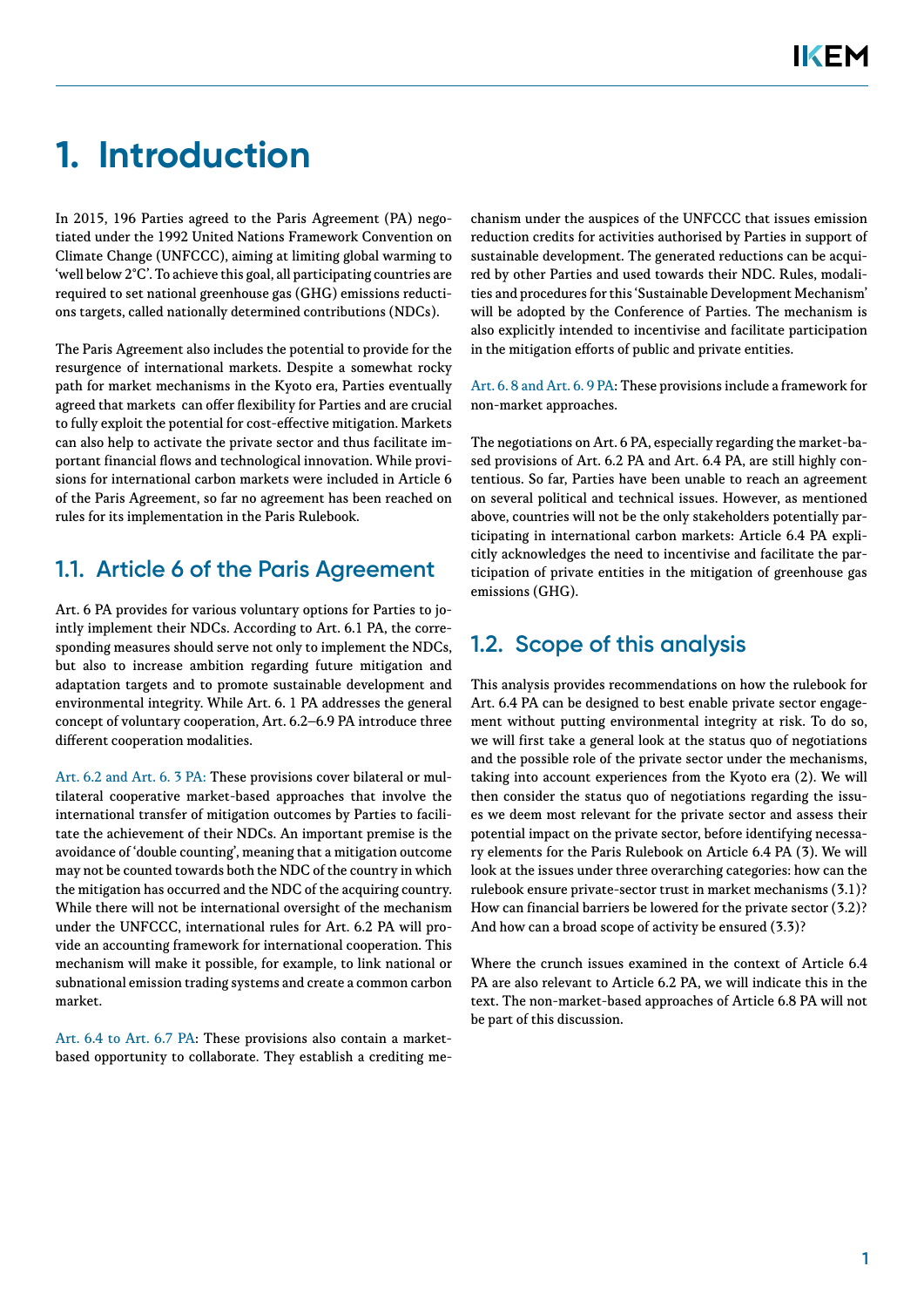## <span id="page-4-0"></span>**2. Course of negotiations on Article 6 PA and the role of the private sector in market mechanisms**

## **2.1. Status of discussion regarding the rulebook on Article 6 Paris Agreement**

A recent study by Edmonds et al. shows the enormous potential of market mechanisms: it claims that cooperation under Art. 6 PA could reduce the costs of achieving the respective NDCs by \$ 300 billion per year in 2030.<sup>1</sup> However, in order to implement the mechanisms and approaches of Art. 6 PA in practice, a detailed operationalisation rulebook is required.

This issue was already taken up at the 21st Conference of the Parties (COP.21), where the Paris Agreement was agreed on by the Parties of the UNFCCC. The Subsidiary Body for Scientific and Technological Advice (SBSTA)**<sup>2</sup>** was tasked with developing appropriate guidance for the accounting procedure for internationally transferred mitigation outcomes (ITMOs) – in particular to avoid double counting in the context of Art. 6. 2 PA – and to present them for decision at the next COP, also referred to as the Conference of the Parties serving as the meeting of the Parties to the Paris Agreement (CMA). In addition, the SBSTA was to draft proposals for the rules, modalities and procedures of the new Sustainable Development Mechanism under Art. 6. 4 PA, which was also to be adopted at the next COP/CMA. The same was intended for the non-market approaches of Art. 6. 8 PA.**<sup>3</sup>**

However, the corresponding work programmes were not adopted at COP.22/CMA.1 in Marrakesh or at COP.23/CMA.2 in Bonn (hosted by Fiji). At COP.24/CMA.1-3 in Katowice, the Parties were able to agree on many operationalisation rules related to the PA, which were compiled into a rulebook. There was no consensus

on one issue, however: the operationalisation of the voluntary cooperation of Art. 6 PA. The corresponding decision 8/CMA. 1 is mainly of a procedural nature and refers to further elaboration by the SBSTA.**<sup>4</sup>**

Lastly, the COP.25/CMA.4 in Madrid could not yield a decision on the implementation rules for Art. 6 PA. As a result, the topic was again referred to the SBSTA for further elaboration,**<sup>5</sup>** and discussion was postponed until COP.26 in Glasgow in 2021 due to the Corona pandemic.

The unsuccessful attempts at finding common ground on Art. 6 PA indicate that the adoption of a rulebook with specifications for voluntary cooperation is highly contested. Finding an agreement will be a central component of the negotiations at COP.26.

### **2.2. Private sector engagement through market mechanisms**

Private sector engagement is crucial for the implementation of the kind of GHG emissions reductions necessary to reach the Paris Agreements long-term temperature goals. Its role is twofold: on the one hand, the private sector is itself a large emitter of GHG. On the other hand, it can provide the technical innovations and financial investments needed to effectively combat climate change.**<sup>6</sup>** Financial input is greatly needed: in 2021, the International Energy Agency found that keeping the increase in the global average temperature to below 2° C would require an investment of around \$ 5 trillion in energy efficiency and low–carbon technologies by 2030.**<sup>7</sup>** As current levels of public funding are far from sufficient to reach this goal, significant levels of private finance must be leveraged.

- 1 Edmonds et al., (2021) Climate Change Economics, How much could Article 6 enhance Nationally Determined Contribution ambition toward Paris Agreement goals through economic efficiency?, p.2, available at: <https://www.worldscientific.com/doi/10.1142/S201000782150007X>
- 2 UNFCCC. Decision 1/COP.21 Adoption of the Paris Agreement UNFCCC/CP/2015/10, Article 18.
- 3 Ibid, para. 36-40, available at [https://unfccc.int/sites/default/files/resource/docs/2015/cop21/eng/10a01.pdf.](https://unfccc.int/sites/default/files/resource/docs/2015/cop21/eng/10a01.pdf)
- 4 UNFCC. Decision 8/CMA.1, Matters relating to Article 6 of the Paris Agreement and para. 36-40 of decision 1/CP.21, FCCC/PA/CMA/2018/3/ Add.1, available at https://unfccc.int/sites/default/files/resource/cma2018\_3\_add1\_advance.pdf#page=22.
- 5 UNFCC. Decision 9/CMA.2, Matters relating to Article 6 of the Paris Agreement, FCCC/PA/CMA/2019/6/Add.1, available at [https://unfccc.](https://unfccc.int/sites/default/files/resource/cma2019_06a01E.pdf) [int/sites/default/files/resource/cma2019\\_06a01E.pdf](https://unfccc.int/sites/default/files/resource/cma2019_06a01E.pdf).
- 6 Füssler et al., (2019) Incentives for Private Sector Participation in the Article 6.4 Mechanism, p. 7, available at [https://epub.wupperinst.org/](https://epub.wupperinst.org/frontdoor/deliver/index/docId/7548/file/7548_Incentives.pdf) [frontdoor/deliver/index/docId/7548/file/7548\\_Incentives.pdf](https://epub.wupperinst.org/frontdoor/deliver/index/docId/7548/file/7548_Incentives.pdf)
- 7 Bouckaert et al., (2021) for the International Energy Agency, Net Zero by 2050: A Roadmap for the Global Energy Sector, available at: [https://](https://www.iea.org/reports/net-zero-by-2050) [www.iea.org/reports/net-zero-by-2050](https://www.iea.org/reports/net-zero-by-2050).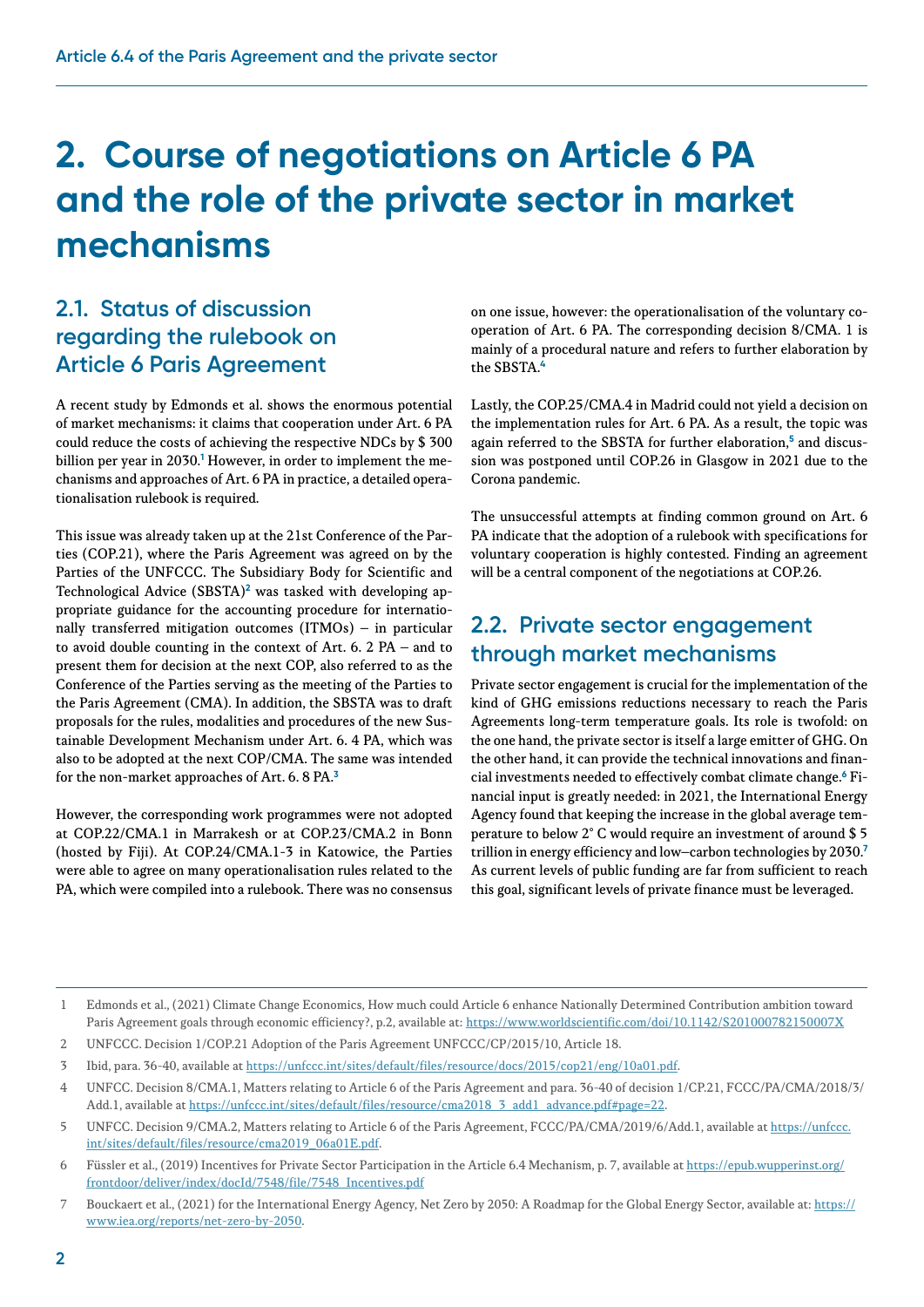Market mechanisms have the potential to unlock greater ambition and achieve cost-effective emission reductions.**<sup>8</sup>** The key driver of private-sector investment in market mechanisms depends on the expected return on investments in emission reductions, which in turn depend on the carbon price. The carbon price is determined by the balance of demand for, and supply of, these emission reductions.

Demand for (and thus the price of) ITMOs under Art. 6.2 PA – or, more specifically, emission reductions certified under Art. 6.4 PA ('A6.4ERs') – will largely depend on the political willingness of governments to introduce mitigation policies consistent with the targets of their NDCs and long-term determined contributions. Countries therefore have the opportunity to provide for functioning and effective international markets with active participation of the private sector using their regulatory powers. Nonetheless, several parameters can be included in the design of Art. 6 PA that have the potential to impact private sector engagement. This is especially true for the Art. 6.4 PA mechanism operating under the auspices of the UNFCCC, as rules, modalities and procedures will be decided on the international level.

#### 2.2.1. Forms of private sector engagement

The private sector includes entities that generate mitigation outcomes or acquire them for compliance or voluntary purposes, private sector co-financiers, and project developers that implement GHG emission mitigation technologies. Within these categories, mitigation action is financed and demand for emission reductions ensured. Other private actors include auditors and traders which are necessary for the mechanisms to operate.**<sup>9</sup>**

Cooperative approaches under Art. 6.2 PA will be designed and implemented through bilateral and multilateral cooperation. Consequently, the forms private sector engagement can take will be determined first and foremost by the participating Parties, and not through the guidance on Art. 6.2 PA. The Art. 6.4 PA mechanism, on the other hand, will operate under the guidance and authority of the CMA and will be governed by a Supervisory Body which will oversee and approve the issuance of A6.4ERs. While potential private sector participation is not necessarily limited to the mechanism under Art. 6.4 PA,**<sup>10</sup>** it is also this provision that explicitly

aims to incentivise and facilitate private sector participation in the mitigation of greenhouse gases.

#### 2.2.2. Learning from the past – the Clean Development Mechanism (CDM)

In order to evaluate the manner in which the new mechanism can be designed to best encourage private sector engagement, we will look at the existing market mechanism under the Kyoto Protocol that also explicitly allowed for the involvement of private entities, namely the Clean Development Mechanism (CDM).

The new mechanism of Art. 6.4 PA is in many ways similar to the CDM established under the Kyoto Protocol. Both mechanisms are crediting schemes that operate under a centralised UN Body. Participation of the private sector will likely be comparable to participation under the Clean Development Mechanism, though possibly with greater government involvement.**<sup>11</sup>** The rules for Art. 6.4 PA are to ensure 'real, measurable and long-term' benefits, which was also the case for the CDM, and both mechanisms must ensure the additionality of emission reductions.

It is important to note, however, that there are also substantial differences between the CDM and the new mechanism under Art. 6.4 PA.

Unlike the CDM, the Art. 6.4 PA mechanism is applicable to all Parties, and crediting takes place in the context of the NDC targets of the host country; CDM activities can only be hosted in countries with no targets under the Kyoto Protocol. Additionally, the CDM only applied to projects and programmes, while the Art. 6.4 mechanism could potentially be used on sectors or policies as well.**<sup>12</sup>** Another important difference is that the new mechanism of Art. 6.4 PA requires an 'overall mitigation in global emissions', which aims at moving beyond the zero-sum offsetting frequently seen in the past.

When designing the new mechanism, it is important to be aware of these similarities and differences in order to benefit from preexisting and possibly transferable 'lessons learned' and working methodologies. This is also relevant when looking at design options to specifically enhance private sector engagement.

<sup>8</sup> Bürgi et al., (2017) for the South Pole Group, Operationalising Article 6 of the Paris Agreement, Perspectives of developers and investors on scaling-up private sector investment, p. 12., available at [https://www.ieta.org/resources/International\\_WG/Article6/Portal/operationalising](https://www.ieta.org/resources/International_WG/Article6/Portal/operationalising-article-6-of-the-paris-agreement.pdf)[article-6-of-the-paris-agreement.pdf](https://www.ieta.org/resources/International_WG/Article6/Portal/operationalising-article-6-of-the-paris-agreement.pdf)

<sup>9</sup> [M](https://secureservercdn.net/160.153.137.163/z7r.689.myftpupload.com/wp-content/uploads/2021/02/20190615-Opportunities-for-mobilizing-private-climate-finance-through-Article-6.pdf)ichaelowa et al., (2019) Opportunities for mobilizing climate finance through Article 6, p.16 available at: [https://www.researchgate.net/](https://www.researchgate.net/publication/336576428_Opportunities_for_mobilizing_private_climate_finance_through_Article_6) [publication/336576428\\_Opportunities\\_for\\_mobilizing\\_private\\_climate\\_finance\\_through\\_Article\\_6](https://www.researchgate.net/publication/336576428_Opportunities_for_mobilizing_private_climate_finance_through_Article_6).

<sup>10</sup> Art 6.2 PA does not mention private entities. Yet, private entities could be involved in mechanisms underlying transfers under Art. 6.2 PA, for example in the form of bilateral crediting mechanisms or international linking of Emission Trading Schemes.

<sup>11</sup> Ibid, p.22.

<sup>12</sup> Kreibich, Obergassel (2019), Scaled-up Crediting under Art. 6.4: Will there be policy crediting under the Paris Agreement? p. 19, available at: [https://www.carbon-mechanisms.de/fileadmin/media/dokumente/Publikationen/Policy\\_Paper/PP\\_2019\\_02\\_Scaled\\_Up\\_Crediting\\_bf.pdf](https://www.carbon-mechanisms.de/fileadmin/media/dokumente/Publikationen/Policy_Paper/PP_2019_02_Scaled_Up_Crediting_bf.pdf)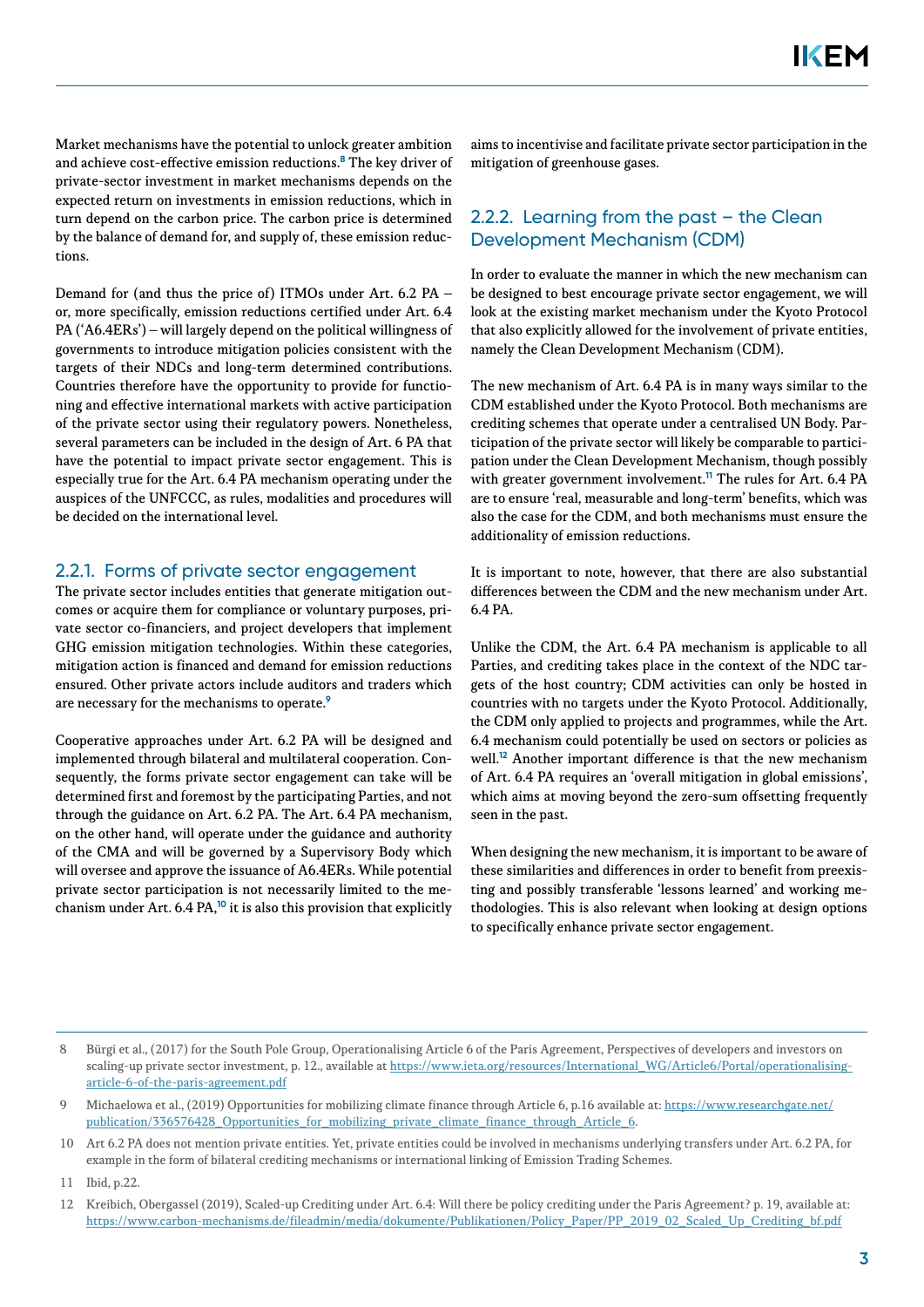## <span id="page-6-0"></span>**3. Identifying challenges and finding solutions**

### **3.1. Preserving private-sector trust**

When introducing the new market mechanism, it is important to give the private sector a reason to trust in the functionality of that mechanism. Whether this is successful will very likely depend on how the transition from the Kyoto-era projects and credits is handled as well as on the predictability concerning methodologies for the private sector.

#### 3.1.1. Transitioning from the Kyoto era: 'carryover' of certified emission reductions

The issue of carryover of issued certified emission reductions (CERs) from CDM activities can be described as highly political and was one of the major points of contention that prevented the finalisation of the rulebook for Art. 6 PA at COP.25 in Madrid. Considering the progress made since then regarding the transition of activities,**<sup>13</sup>** we will limit this discussion to the highly contested issue of the 'carryover' of CERs. The essence of the controversy is whether credits issued through the CDM–Mechanism before 2021 can be used in the context of post 2020 NDCs.

It is first important to note that the Paris Agreement itself does not address compulsory transitions of any sort. In fact, COP actually encouraged the voluntary cancellation of Kyoto-era units.**<sup>14</sup>** Still, some countries continue to host substantial numbers of ongoing projects and desire a full transition of activities and CERs.

While some Parties seek to exclude the transition of CERs to the new mechanisms altogether because they fear a serious threat to the overall mitigation of global emissions, other Parties see the carryover as necessary. They argue that project developers must be assured a return on investment for pre-2020 actions in post-2020 markets.**<sup>15</sup>**

The Parties tried to find middle ground between these positions by developing further options. The final draft text in Madrid therefore included certain filters to enable the transfer of CERs. Key provisions include the registration date of the project**16** and the reductions achieved prior to 31 December 2020 in order to use the CERs. According to the third draft version, CERs are to be used towards the NDC no later than 31 December 2025, while an earlier version included the option of 2023.**<sup>17</sup>** Another provision of the third presidential draft demands that CERs not eligible under these rules be put in a reserve and used towards the NDC only in accordance with a future decision of the CMA.**<sup>18</sup>**

One initial problem in the negotiations seems to be the lack of clarity with regard to the actual numbers of residual CERs that could be available for use according to different transaction parameters. Concerns were expressed mainly regarding the effect those numbers could potentially have on the carbon market.**<sup>19</sup>**

#### Impact on the private sector

With regard to the transition of Kyoto-era methodologies,**20** projects and carbon credits, a number of project developers and buyers of CDM credits have made clear that they would lose trust in the new mechanisms if registered activities and issued credits are not eligible for transition into Art. 6.**<sup>21</sup>**

When approaching the transition of CER units in the context of private sector engagement, it is important to consider several factors. For example, if there is no carryover, private investors may

13 See e.g. Michaelowa et al., (2020) Update 2020 - Negotiating cooperation under Art. 6 of the Paris Agreement, p. 14.

- 14 Decision 1/CP.21 Decisions adopted by the Conference of the Parties, regarding the Paris Agreement states that Parties are encouraged to cancel units issued under the Kyoto Protocol ( para. 106).
- 15 Michaelowa et al.(2019), Negotiating Cooperation under Article 6 of the Paris Agreement, p. 21, available at: [https://www.perspectives.cc/](https://www.perspectives.cc/fileadmin/Publications/Michealowa_et_al._2019_-_Negotiating_cooperation_under_Article_6_of_the_PA.pdf) [fileadmin/Publications/Michealowa\\_et\\_al.\\_2019\\_-\\_Negotiating\\_cooperation\\_under\\_Article\\_6\\_of\\_the\\_PA.pdf.](https://www.perspectives.cc/fileadmin/Publications/Michealowa_et_al._2019_-_Negotiating_cooperation_under_Article_6_of_the_PA.pdf)
- 16 UNFCCC (2019) Draft text on Matters relating to Article 6 of the Paris Agreement, Proposal by the President (third iteration); Draft CMA decision on Rules, modalities and procedures for the mechanism established by Article 6, paragraph 4 of the Paris Agreement (para.75 (a)): states that the date is yet to be decided by the CMA,available at: [https://unfccc.int/sites/default/files/resource/CMA2\\_11b\\_DT\\_Art.6.4\\_.pdf](https://unfccc.int/sites/default/files/resource/CMA2_11b_DT_Art.6.4_.pdf)
- 17 UNFCCC (2019) Draft text on matters relating to Article 6 of the Paris Agreement, Proposal by the President (second iteration): Draft CMA decision on rules, modalities and procedures for the mechanism established by Art. 6 paragraph 4 of the Paris Agreement (para 88 (c)). Available at: [https://unfccc.int/sites/default/files/resource/DT.CMA2\\_.i11b\\_.pdf?download](https://unfccc.int/sites/default/files/resource/DT.CMA2_.i11b_.pdf?download)
- 18 UNFCCC (2019) Draft text on Matters relating to Article 6 of the Paris Agreement, Proposal by the President (third iteration); Draft CMA decision on Rules, modalities and procedures for the mechanism established by Article 6, paragraph 4 of the Paris Agreement (para.75 (a)): states that the date is yet to be decided by the CMA, para. 76.
- 19 Duggal et al., (2020) ADB, Decoding Article 6 of the Paris Agreement Version II, p. 49, available at: <https://secureservercdn.net/160.153.137.163/z7r.689.myftpupload.com/wp-content/uploads/2021/01/Decoding-Article-6-part-II.pdf>.
- 20 As the transfer of methodologies is not as contested, this element will not be looked at in this analysis.
- 21 Rashmi, Ahuja, (2019) Clean Development Mechanism as Catalyst for Sustainble Development Mechanism under Article 6.4, p.11, available at <https://www.teriin.org/sites/default/files/2019-11/clean-development-mechanism.pdf>.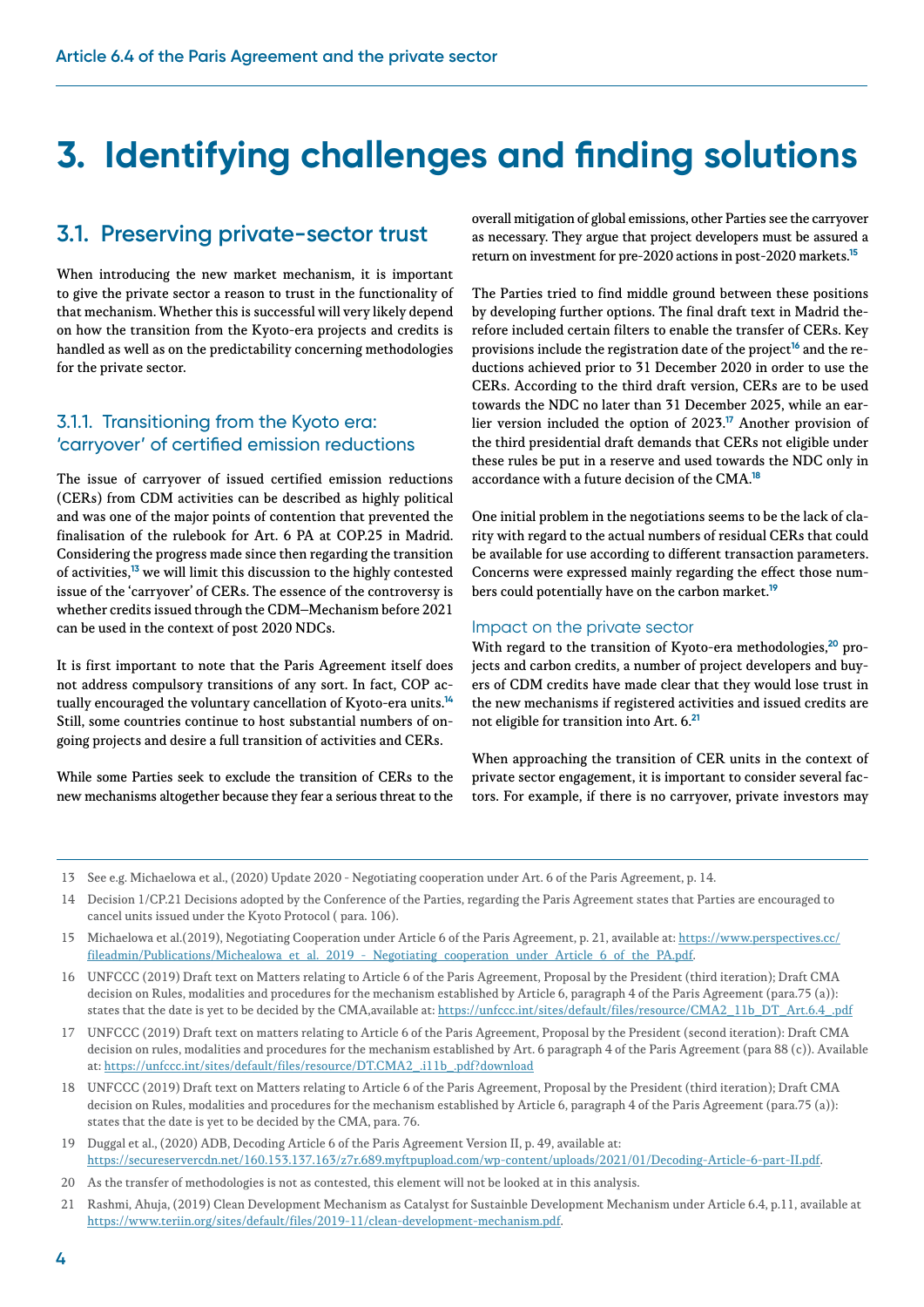avoid participating in market mechanisms due to a loss of trust. At the same time, this action will also prevent a flooding of the market with carbon credits.**<sup>22</sup>** Achieving the latter could very well serve as an incentive for private sector investment, as the potential supply of carryover CDM- credits is likely to heavily dilute the market of the Art. 6.4 PA mechanism from the start.**23** Next to these market-based considerations, the underlying issue again is finding a balance between market incentives and environmental ambitions. A main issue identified is the potential of the carryover to undermine further action taken to reduce emissions.

#### Recommendation for the rulebook

The rulebook for Art. 6.4 PA must strive to balance out these aspects to provide a meaningful incentive for the private sector without undermining emission reduction efforts. While either of the detrimental positions (no transition vs. full transition) undeniably has negative effects on either market incentives or ambition, partial carryover can offer a compromise and prove to be a tangible solution.

Effective restrictions which are at the core of the negotiations involve establishing time-related limits for the eligibility of CERs. They can help to promote new or recently developed abatement action while generally limiting the use of CERs.**<sup>24</sup>** The Parties will have to decide for how long their credits will be used towards their NDC, defining a cut-off year. We recommend choosing the later date of 2025 in order to provide for a sufficiently long transition period.

Secondly, Parties should agree on vintage restrictions. Generally, they can relate to the timing of project implementation or the timing of emission reductions. The latter, however, is arguably not feasible due to the significant administrative efforts that would be necessary in order to define the timing of occurring emission reduction.**<sup>25</sup>** If the use of vintage criteria should help promote new or recently developed abatement action, eligibility criteria based on the implementation, meaning the 'start date' of a project is most effective. If the projects in question are additional and robust accounting is applied, this option would safeguard environmental in-

tegrity and provide high incentives to increase mitigation action.**<sup>26</sup>** Recent analysis suggest that the volume of credits will decrease substantially when carryover is limited to CERs issued under projects registered after 2013 or even 2016.**27** We recommend the adoption of a comparatively conservative date to effectively limit the amount of CER carryover, meaning no date earlier than 2016.

Elements for the Article 6.4 rulebook:

• Time-related limitations (vintage date and cut-off date)

#### 3.1.2. Baselines

Regarding Art. 6.4 PA, the elements of strict baselines and additionality are often considered to be of special importance in order to set in motion a functioning mechanism that ensures environmental integrity. Parties seem to have agreed on certain principles: according to the current draft, methodologies must involve a transparent and conservative approach and must take into account relevant policies and be consistent with the countries' NDCs and the goals of the Paris Agreement. Additionally, the methodologies should encourage an increase in ambition over time.**28** Nevertheless, the question of what the baseline for a corresponding emission reduction should be, and how the scope of additionality testing is to be defined, has not been clarified between the Parties.

#### Setting Baselines

There are three main proposals on how crediting baselines should be determined.**<sup>29</sup>** First, ambitious and highly developed countries in particular demand that the reference value for a project be the best available technology (BAT) or a certain performance standard. Some add that regional differences and exemptions for developing countries should be taken into account. Others apply a so-called business-as-usual scenario (BAU), i.e., baseline is the business-asusual value if no measures were taken. Finally, the useof 'historical' emissions as a reference value has been proposed. In addition, it is proposed to allow all the above baselines cumulatively or alternatively, and in the latter case to let the host Party decide.**30**An

- 22 Lo Re et al., Market negotiations under the Paris Agreement: a technical analysis of two unresolved issues (2019), p. 39 [https://www.oecd](https://www.oecd-ilibrary.org/docserver/99d9e615-en.pdf?expires=1627989844&id=id&accname=guest&checksum=B3FA77E7F4C082614F511689F8A397D7)[ilibrary.org/docserver/99d9e615-en.pdf?expires=1627989844&id=id&accname=guest&checksum=B3FA77E7F4C082614F511689F8A397D7](https://www.oecd-ilibrary.org/docserver/99d9e615-en.pdf?expires=1627989844&id=id&accname=guest&checksum=B3FA77E7F4C082614F511689F8A397D7)
- 23 Schwieger et al., (2019) for the Swedish Energy Agency Pricing of Verified Emission Reduction Units under Art. 6 Gaining a better Understanding of possible Scenarios, p. 19, available at [https://www.perspectives.cc/fileadmin/Publications/SEA\\_Pricing\\_Study.pdf](https://www.perspectives.cc/fileadmin/Publications/SEA_Pricing_Study.pdf)
- 24 Schneider, La Hoz Theuer, (2017) Using the Clean Development Mechanism for nationally determined contributions, p. 43, available at: [https://](https://mediamanager.sei.org/documents/SEI-PR-2017-Using-the-Clean-Development-Mechanism.pdf) [mediamanager.sei.org/documents/SEI-PR-2017-Using-the-Clean-Development-Mechanism.pdf](https://mediamanager.sei.org/documents/SEI-PR-2017-Using-the-Clean-Development-Mechanism.pdf)
- 25 ibid., p.44.
- 26 Füssler et al., (2019) Transitioning elements of the Clean Development Mechanism to the Paris Agreement, p. 43, available at: [https://www.](https://www.dehst.de/SharedDocs/downloads/EN/project-mechanisms/discussion-papers/transitioning_elements.pdf?__blob=publicationFile&v=2) [dehst.de/SharedDocs/downloads/EN/project-mechanisms/discussion-papers/transitioning\\_elements.pdf?\\_\\_blob=publicationFile&v=2](https://www.dehst.de/SharedDocs/downloads/EN/project-mechanisms/discussion-papers/transitioning_elements.pdf?__blob=publicationFile&v=2)
- 27 Michaelowa et al, (2021) Volumes and types of unused Certified Emission Reductions (CERs); Lessons learned from CDM transactions under the Kyoto Protocol, transparency gaps and implications for post-2020 international carbon markets, p. 39, available at [https://ercst.org/wp](https://ercst.org/wp-content/uploads/2021/06/20210621_unused_CERs_final_clean.pdf)[content/uploads/2021/06/20210621\\_unused\\_CERs\\_final\\_clean.pdf.](https://ercst.org/wp-content/uploads/2021/06/20210621_unused_CERs_final_clean.pdf)
- 28 UNFCCC (2019) Draft text on Matters relating to Article 6 of the Paris Agreement, Proposal by the President (third iteration); Draft CMA decision on Rules, modalities and procedures for the mechanism established by Article 6, paragraph 4 of the Paris Agreement, para. 35, available at: [https://unfccc.int/sites/default/files/resource/CMA2\\_11b\\_DT\\_Art.6.4\\_.pdf](https://unfccc.int/sites/default/files/resource/CMA2_11b_DT_Art.6.4_.pdf)

<sup>29</sup> Ibid.

<sup>30</sup> SBSTA, (2021)Chair's summary informal consultations/informal technical expert dialogue on Article 6 of the Paris Agreement (June 20201) - Any other matters identified by Parties, p. 2 et seqq., available at: [https://unfcccint/sites/default/files/resource/IN.SBSTA2021.i15a.1\\_i15b.1\\_](https://unfcccint/sites/default/files/resource/IN.SBSTA2021.i15a.1_i15b.1_i15c.1.pdf) [i15c.1.pdf](https://unfcccint/sites/default/files/resource/IN.SBSTA2021.i15a.1_i15b.1_i15c.1.pdf).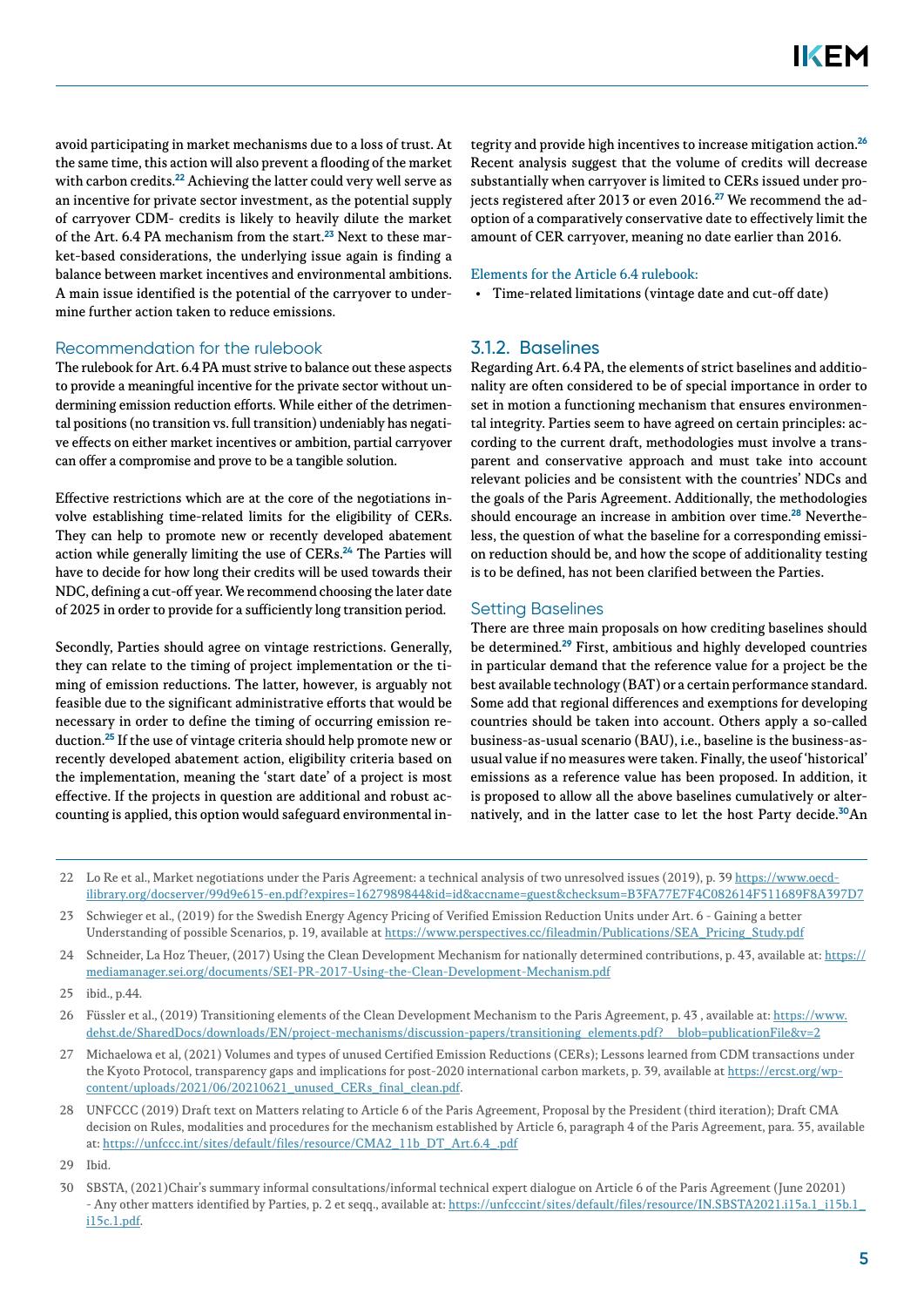agreement could not be reached on this issue at COP.25, and the last draft only provided that the CMA should develop guidelines in the future.**<sup>31</sup>** During the informal meeting of the SBSTA in June 2021, two options were identified regarding the decision on baseline-setting at the upcoming COP.26 in Glasgow. One option calls for the negotiators to work from the principles while a more detailed guidance should be developed through a work programme or by decision of the supervisory body on more technical details. The second option calls for the adoption of operational language on baselines and additionality with a clear mandate by the CMA to the supervisory body, principles not being enough.**<sup>32</sup>**

#### Impact on the private sector

Robust rules on baseline setting can help the objectivity and predictability of the process for the private sector. It again will be crucial to strike a balance. On the one hand, it is important to establish clear principles in order to provide a certain degree of predictability. On the other hand, it is important to provide a sufficient room for flexibility so that developers can operationalise the principles in different activity-contexts and at different aggregation levels.**<sup>33</sup>**

#### Suggestions for the Paris Rulebook

Given the status of negotiations, agreeing on principles while pushing the question of methodology to an operational level will likely be much easier than deciding on a clear mandate and possible baseline approaches. We recommend, however, the inclusion of some operational language in the text for the Paris Rulebook in order to provide a minimum level of predictability for the private sector.

We suggest adopting an approach in line with Option B of the SBSTA 51**<sup>34</sup>** negotiation for the rulebook. The default approach for this option is to set baselines following a best available or performance-based approach, or if these approaches are not deemed appropriate, to allow baselines to be set with regard to a businessas-usual approach or historic emissions. Both the best available technology and best performance approach have the potential to reach high levels of conservativeness and environmental integrity while providing objectivity in applying the baseline.**<sup>35</sup>**

The applicability of the baseline approaches will depend on the type of activities. To obtain a certain degree of flexibility, the use of other approaches must be possible if the default approaches are not deemed appropriate for the activity in question. Here, the BAU and historic approach do provide a feasible fall-back option. The exemption from the default action should be limited to ensure comparability of the A6.4ERs that are issued through the mechanism.**<sup>36</sup>**

In order to ensure that baselines are conservative, the agreed framework for Art. 6.4 PA should task the Supervisory Body or another technical body with assessing the conservativeness of assumptions and methodologies used when applying a baseline approach in order to ensure that baselines are transparent, robust, conservative and lead to environmental integrity. The mandate should also include the assessment of the 'appropriateness' of the chosen baseline.

Regarding the possible standardisation of baselines, we suggest including a provision as put forward in the 3rd Draft Presidency Text of COP 25.**<sup>37</sup>** As indicated in the text, an international body should develop standardised baselines at the request of the host Party, or these may be developed by the host Party and approved by the Supervisory Body. They should be established at the highest possible level of aggregation in the relevant sector of the host Party. While providing these services on the highest administrative level might increase the administrative costs, this will provide for a lower barrier for countries and project developers to engage in upscaled crediting approaches.**<sup>38</sup>**

#### Elements for the Article 6. 4 Rulebook:

- Include operational language according to the Negotiation Text of SBSTA 51
- Assessment of conservativeness and 'appropriateness' through Supervisory Body
- Include provision facilitating standardisation on a high aggregational level

#### 3.1.3. Additionality

In addition to baselines, the question of how to determine additionality has not been resolved. Additionality is central to ensuring

- 31 UNFCCC (2019) Draft text on Matters relating to Article 6 of the Paris Agreement, Proposal by the President (third iteration); Draft CMA decision on Rules, modalities and procedures for the mechanism established by Article 6, paragraph 4 of the Paris Agreement, para. 36, available at: [https://unfccc.int/sites/default/files/resource/CMA2\\_11b\\_DT\\_Art.6.4\\_.pdf](https://unfccc.int/sites/default/files/resource/CMA2_11b_DT_Art.6.4_.pdf)
- 32 SBSTA, (2021) Chair's summary, informal consultations/informal technical expert dialogue on Article 6 of the Paris Agreement (June 2021) Any other matters identified by the Parties, available at: [https://unfccc.int/sites/default/files/resource/IN.SBSTA2021.i15a.1\\_i15b.1\\_i15c.1.pdf](https://unfccc.int/sites/default/files/resource/IN.SBSTA2021.i15a.1_i15b.1_i15c.1.pdf)
- 33 Michaelowa et al. (2021), Setting crediting baselines under Article 6 of the Paris Agreement, p. 4.
- 34 UNFCCC, (2019) Draft text on Matters relating to Article 6 of the Paris Agreement, Proposal by the President (third iteration) Draft CMA decision on the rules, modalities and procedures for the mechanism established by Art. 6, paragraph 4, of the Paris Agreement, para. 41-42.
- 35 Lo Re et al., (2019) Designing the Article 6.4 mechanism: assessing selected baseline approaches and their implications, p. 28, available at [https://www.oecd.org/environment/cc/Designing-the-Article-6-4-mechanism-assessing-selected-baseline-approaches-and-their-implications.](https://www.oecd.org/environment/cc/Designing-the-Article-6-4-mechanism-assessing-selected-baseline-approaches-and-their-implications.pdf) [pdf](https://www.oecd.org/environment/cc/Designing-the-Article-6-4-mechanism-assessing-selected-baseline-approaches-and-their-implications.pdf).
- 36 Michaelowa et al., (2019) Opportunities for mobilizing private sector finance through Article 6, p. 28.
- 37 UNFCCC, (2019) Draft text on Matters relating to Article 6 of the Paris Agreement, Proposal by the President (third iteration) Draft CMA decision on the rules, modalities and procedures for the mechanism established by Art. 6, paragraph 4, of the Paris Agreement, para. 37.
- 38 Michaelowa et al., (2019) Mobilizing private climate finance through Article 6, p. 28.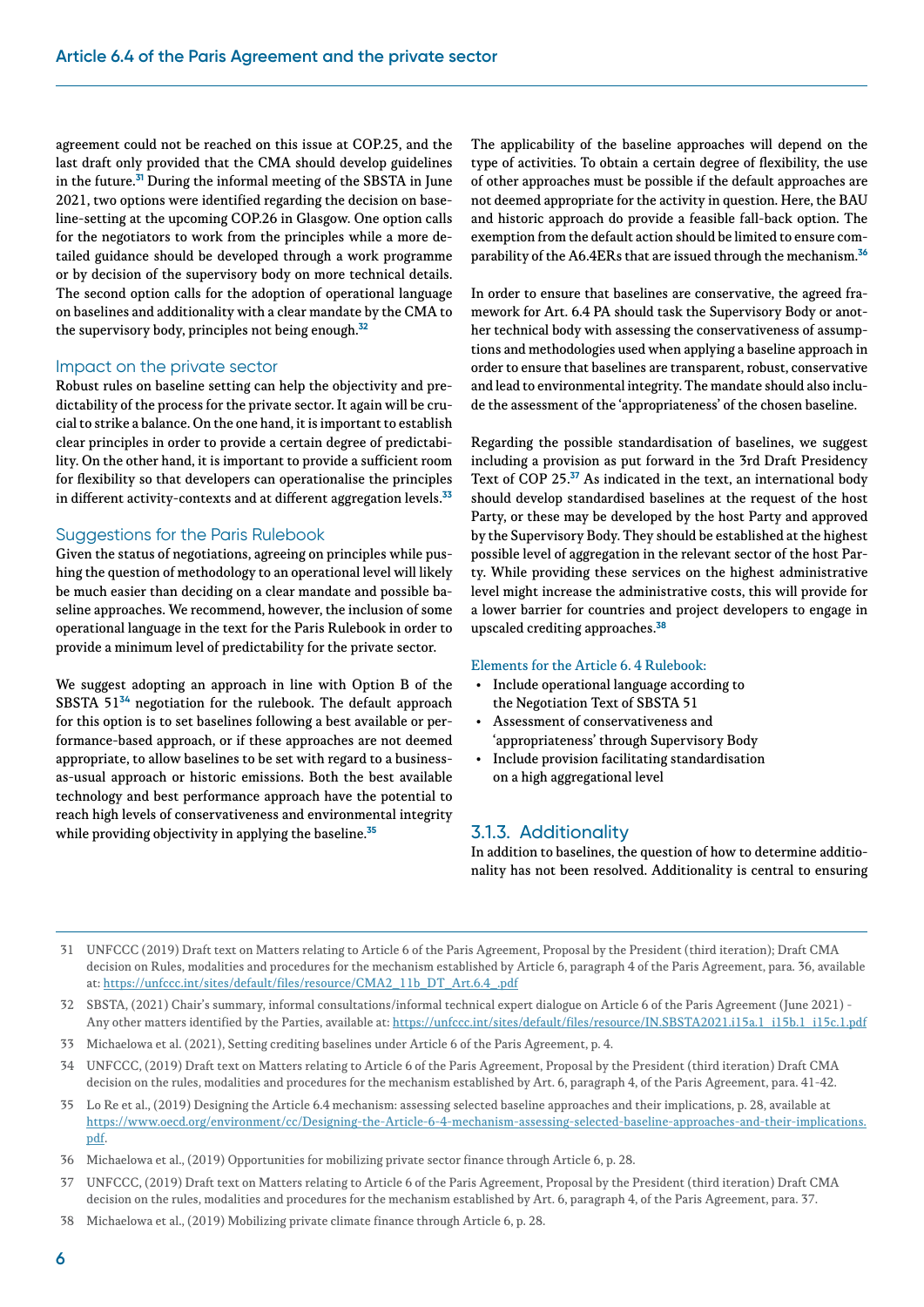<span id="page-9-0"></span>that market-based mechanisms are used effectively and productively in international climate protection. In a nutshell, the concept requires any mitigation activity to show that the emission reductions would not have happened in the absence of the support from the market-based mechanism. Without effective verification of additionality, there is a risk that the transfer of units that do not represent real emission reductions (so-called 'hot air') especially against a non-ambitious NDC occur and will lead to an increase in overall emissions and thus undermine environmental integrity.

Various methods for determining additionality, some of which have already been used under the CDM,**39** are at issue. For example, additionality can be determined by investment tests, by discussing costs and barriers, by determining the transformativeness of projects, or by positively listing additional project types.**<sup>40</sup>** In the context of the Paris Agreement, the question of how strictly additionality is to be determined remains open.**<sup>41</sup>** In this respect, a consensus seems to be in sight that activities are only additional if they are not required by the respective law ('regulatory additionality'). A contentious and yet unresolved issue is whether additionality also requires that the measure go beyond the measures and regulations associated with an NDC of the host country.**<sup>42</sup>**

#### Impact on the private sector

For the private sector, the standardisation of additionality testing, in particular, has the potential to enhance objectivity while possibly also reducing transaction costs.

#### Suggestions for the Paris Rulebook

Other than what has been suggested in the past, the mere presence of NDCs does not shield the participants from the necessity to do additionality testing: given the absence of international oversights over the pledged NDCs there is no guarantee for strong striving for ambition. Additionality is integral to safeguard environmental integrity and the implementation of additional testing must be ensured. In order to prevent 'hot air' from being produced, it should be laid out in the rulebook that additionality testing cannot be waived unless the host country agrees to an independent assessment of their NDC. If this is not the case, specific additionality testing for all activities should be implemented, depending on the type of the activity.**<sup>43</sup>**

The concrete operationalisation poses many technical and methodological questions, such as how to implement additionality testing for different kinds of activities. Another crucial point is how to treat conditional and non-conditional NDC targets when assessing additionality. These issues are beyond the scope of this paper.

Independent from the testing design however, the private sector could benefit from a high level of standardisation of additionality testing. Where possible, the standardised activity parameters that have been used under the CDM could be utilised. Additionally, the Supervisory Body could make use of benchmarks, e.g. using emission intensity rates below which activities would be deemed additional. Such benmarks have only been used for a small subset of sectors and technologies and never for policy instruments. Developing globally applicable benchmarks without leading to adverse effects for certain activities in certain countries will likely not be possible.. The supervisory body should therefore be tasked to check for which activities which level of aggregation of benchmarks would be appropriate.**<sup>44</sup>**

Introducing standardised baselines where possible has the potential to lower transaction costs and increase comparability by facilitating the process. Both effects are very much beneficial for the private sector. We therefore argue that standardised additionality assessment should be enshrined and encouraged through the Rulebook for Art. 6.4 PA. It is important to note than any form of standardisation must be either highly competitive or adapted regularly in order to account for regional or global economic shift as well as technological development.**<sup>45</sup>**

#### Element for the Article 6.4 Rulebook:

• Enable standardization of additionality testing including updates

### **3.2. Limiting costs for the private sector**

In order to make the use of the mechanism attractive for the private sector, it is important that financial barriers to participation are limited.

- 39 UNFCCC, Tool for the demonstration and assessment of additionality, available at: [https://cdm.unfccc.int/methodologies/PAmethodologies/](https://cdm.unfccc.int/methodologies/PAmethodologies/tools/am-tool-01-v3.pdf) [tools/am-tool-01-v3.pdf.](https://cdm.unfccc.int/methodologies/PAmethodologies/tools/am-tool-01-v3.pdf)
- 40 SBSTA, (2021) Chair's summary, informal conslutantions/informal technical expert dialogue on Article 6 of the Paris Agreement (June 2021), Any other matters identified by the Parties, p.4 et seqq. available at: [https://unfccc.int/sites/default/files/resource/IN.SBSTA2021.i15a.1\\_](https://unfccc.int/sites/default/files/resource/IN.SBSTA2021.i15a.1_i15b.1_i15c.1.pdf) [i15b.1\\_i15c.1.pdf](https://unfccc.int/sites/default/files/resource/IN.SBSTA2021.i15a.1_i15b.1_i15c.1.pdf)
- 41 UNFCCC, (2019) Draft text on matters relating to Article 6 of the Paris Agreement, Proposal by the President (second iteration): Draft CMA decision on rules, modalities and procedures for the mechanism established by Art. 6 paragraph 4 of the Paris Agreement, para. 43 et seqq., available at: [https://unfccc.int/sites/default/files/resource/DT.CMA2\\_.i11b\\_.pdf.](https://unfccc.int/sites/default/files/resource/DT.CMA2_.i11b_.pdf)
- 42 Michaelowa et al., (2019) Negotiating Cooperation under Article 6 of the Paris Agreement, p. 26, available at: [https://www.perspectives.cc/](https://www.perspectives.cc/fileadmin/Publications/Michealowa_et_al._2019_-_Negotiating_cooperation_under_Article_6_of_the_PA.pdf) fileadmin/Publications/Michealowa\_et\_al. 2019\_-\_Negotiating\_cooperation\_under\_Article\_6\_of\_the\_PA.pdf.
- 43 Michaelowa et al. (2019) Additionality revisited: guarding the integrity of market mechanisms of the Paris Agreement, p. 1221, available at: <https://www.tandfonline.com/doi/pdf/10.1080/14693062.2019.1628695?needAccess=true>
- 44 Michaelowa et al., (2019) Additionality in Art. 6 Options for negotiations and cooperating parties, p. 21, available at: [https://www.zora.uzh.ch/](https://www.zora.uzh.ch/id/eprint/175366/1/ZORA17366.pdf) [id/eprint/175366/1/ZORA17366.pdf](https://www.zora.uzh.ch/id/eprint/175366/1/ZORA17366.pdf)

<sup>45</sup> Ibid.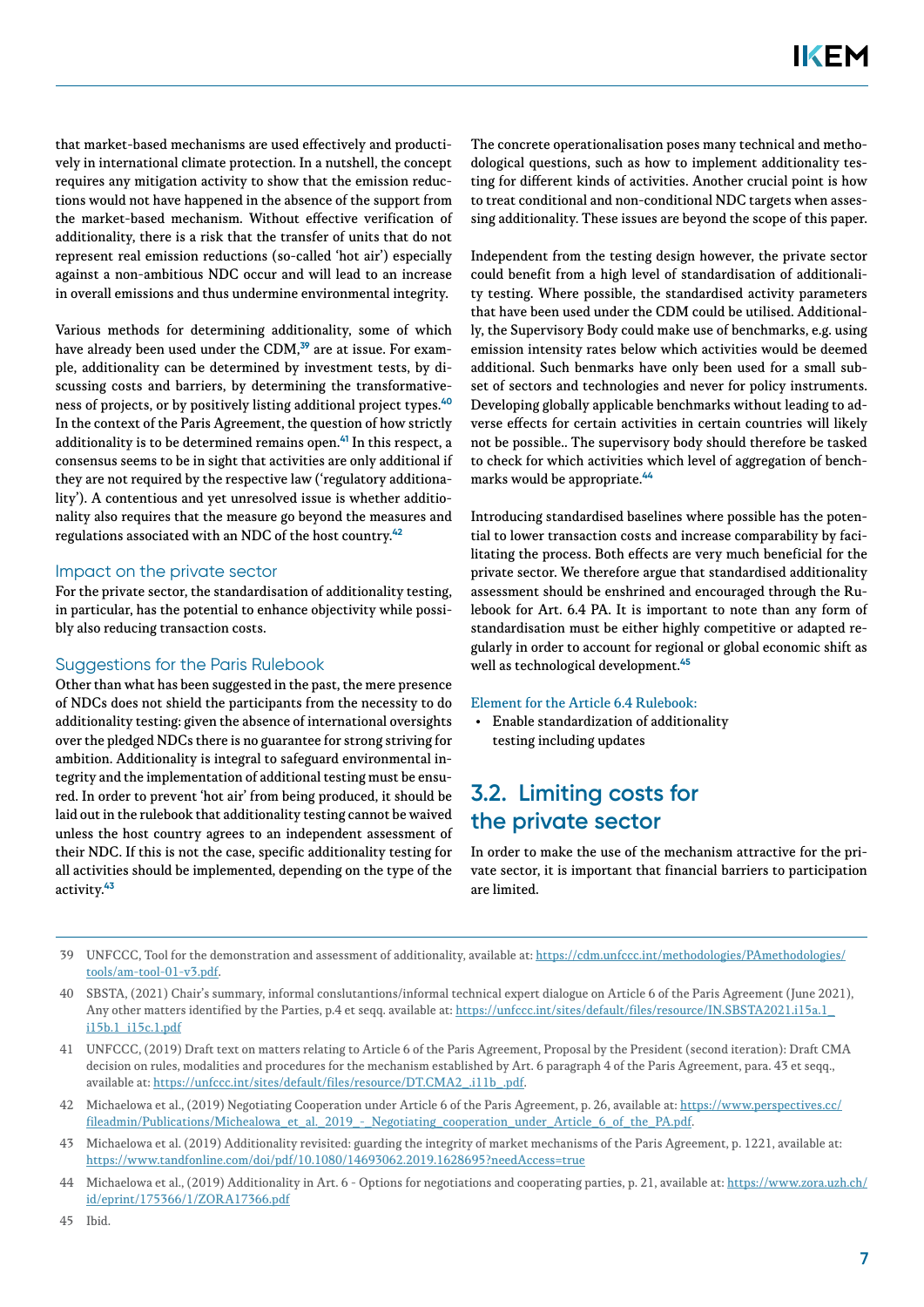#### 3.2.1. Share of proceeds

One of the key and still very much contested points, concerns the topic of levies that could be introduced to finance adaption measures in developing countries, a provision that was also included in the CDM. After being strongly debated in Paris, the PA only establishes the « share of proceeds » (SOP) under Art. 6.4 PA according to Art. 6.6 PA and not under Art. 6.2 PA. Some Parties demand that the SOP should also be implemented under Art. 6.2 PA i.a. to a create a reliable revenue stream for the Adaption Fund.**<sup>46</sup>** Other states, including the U.S.A. and the EU, strongly oppose the integration of SOP into Art. 6.2 PA due to concerns that such a taxation could be in conflict with their domestic legal system<sup>47</sup> and could prevent the linking of emission trading schemes. The latest draft text by the COP.25 Presidency primarily stipulated an aspirational goal by 'strongly encouraging' the Parties to 'commit to contribute resources to adaptation'.**<sup>48</sup>**

In contrast, an SOP is provided for in Art. 6.6 PA for the Sustainable Development Mechanism of Art. 6.4 PA. In this context it remains controversial how exactly it is to be structured. Due to the differing views of the Parties, an informal technical dialogue was held on this issue in May 2021.**49** Under the CDM of the Kyoto Protocol a share of proceeds (SOP) is to be channeled towards both administrative expenses of the mechanism as well as towards helping developing countries to meet the cost of adaption. While the administration fee is levied as a monetary fee at issuance of CDM credits, the adaption fee is levied in kind, meaning that 2% of issued CERs are given to the Adaption fund.**50** Such a distribution is also foreseen in the latest draft of the President of COP.25, setting the in-kind contribution at 2% of the units.**<sup>51</sup>**

#### Impact on the private sector

For private entities, the question on how SOP is operationalized under Art. 6.4 PA can be significant. It acts like a tax on achieved emission reductions and correspondingly sold units. Depending on the amount of the levies, they could be counterproductive for the investment of private actors in relation to the expected profits. In addition, the different effect of levies that have a fixed price and those that represent a contribution in kind must be considered.**<sup>52</sup>** If the share of proceed works as a deterrent for private sector engagement however will also largely depend on how lucrative the involvement is, meaning that if the achieved profits are high enough, a robust share of proceeds will likely not hinder private sector involvement.

#### Suggestions for the Paris Rulebook

Other than adherence to the tried-and-tested system of using monetary fees for the administration of the mechanism while using an in-kind fee for the adaption fund**<sup>53</sup>** we suggest with Michaelowa that a combination of both approaches be applied and made part of the rulebook. This would mean that both administration and adaption share of proceeds will be levied as a mix of monetary fees and in-kind payments. Through this a stable income could be achieved through a predictable monetary fee. At the same time this would offer benefits to the developer as well: an in-kind contribution in credits would lead to higher revenue in case of market prices increasing.**<sup>54</sup>**

It must be noted, however, that this suggestion does not entail the recommendation to apply the same rules regarding operationalisation and level of payment under Art. 6.4 PA to Art. 6.2. PA. Rather, a differentiated treatment of both mechanisms should serve the reconciliation of interests, especially given the possible implications for national jurisdictions. Utilising SOP on a voluntary basis thus appears to be a feasible solution for Art. 6.2 PA.

#### Elements for Article 6.4 Rulebook:

- Pay out as a mix of in-kind and monetary fee for both purposes
- Balance out the level of payments

#### 3.2.2. Overall Mitigation in Global Emissions

The component of 'overall mitigation in global emissions' (OMGE) is another strongly debated issue. Including a component of OMGE means, that the results of respective instruments should be more than mere offsetting, but an actual reduction in global emissions. The ongoing debate regarding the question whether the aspect of OMGE should be included in the framework of Art. 6.2 PA is very similar to the discourse on SOP. Just like with the SOP, the

- 46 Obergassel et al., (2020) COP 25 in Search of Lost Time for Action, p. 11.
- 47 Obergassel et al., (2020) COP 25 in Search of Lost Time for Action, p. 11.
- 48 UNFCCC, (2019) Draft text on matters relating to Article 6 of the Paris Agreement, Proposal by the President (third iteration): Draft CMA decision on guidance on cooperative approaches referred to in Article 6, paragraph 2 of the Paris Agreement, para. 37, available at: [https://](https://unfccc.int/sites/default/files/resource/DT.CMA2_.i11a.v3_0.pdf) [unfccc.int/sites/default/files/resource/DT.CMA2\\_.i11a.v3\\_0.pdf.](https://unfccc.int/sites/default/files/resource/DT.CMA2_.i11a.v3_0.pdf)
- 49 SBSTA, (2021) Chair's summary, informal conslutantions/informal technical expert dialogue on Article 6 of the Paris Agreement (June 2021), Financing for adaption/Share of Proceeds (Article 6.2 and 6.4), available at: https://unfccc.int/sites/default/files/resource/2021A6ITED1on [SOP\\_SBSTA%20Chair%20summary.pdf](https://unfccc.int/sites/default/files/resource/2021A6ITED1on_SOP_SBSTA%20Chair%20summary.pdf).
- 50 A share of proceeds must not be paid if the CDM activity took place in a least developed country (LDC).
- 51 UNFCCC, (2019) Draft text on matters relating to Article 6 of the Paris Agreement, Proposal by the President (third iteration): Draft CMA decision on rules, modalities and procedures for the mechanism established by Art. 6 paragraph 4 of the Paris Agreement, para. 64, available at: [https://unfccc.int/sites/default/files/resource/DT.CMA2\\_.i11a.v3\\_0.pdf](https://unfccc.int/sites/default/files/resource/DT.CMA2_.i11a.v3_0.pdf).
- 52 Michaelowa et al., (2019) Opportunities for mobilizing climate finance through Article 6, p. 29 et seqq., available at: [https://www.perspectives.](https://www.perspectives.cc/fileadmin/Publications/Private_finance_through_Art._6_2019.pdf) cc/fileadmin/Publications/Private\_finance\_through\_Art. 6\_2019.pdf.
- 53 This structure has also been part of the 3rd Presidency Draft of COP 25:
- 54 Michaelowa et al (2019), Operationalizing the share of proceeds, p. 13, [https://www.climatefinanceinnovators.com/wp-content/](https://www.climatefinanceinnovators.com/wp-content/uploads/2019/06/Operationalizing-the-SoP_web.pdf) [uploads/2019/06/Operationalizing-the-SoP\\_web.pdf.](https://www.climatefinanceinnovators.com/wp-content/uploads/2019/06/Operationalizing-the-SoP_web.pdf)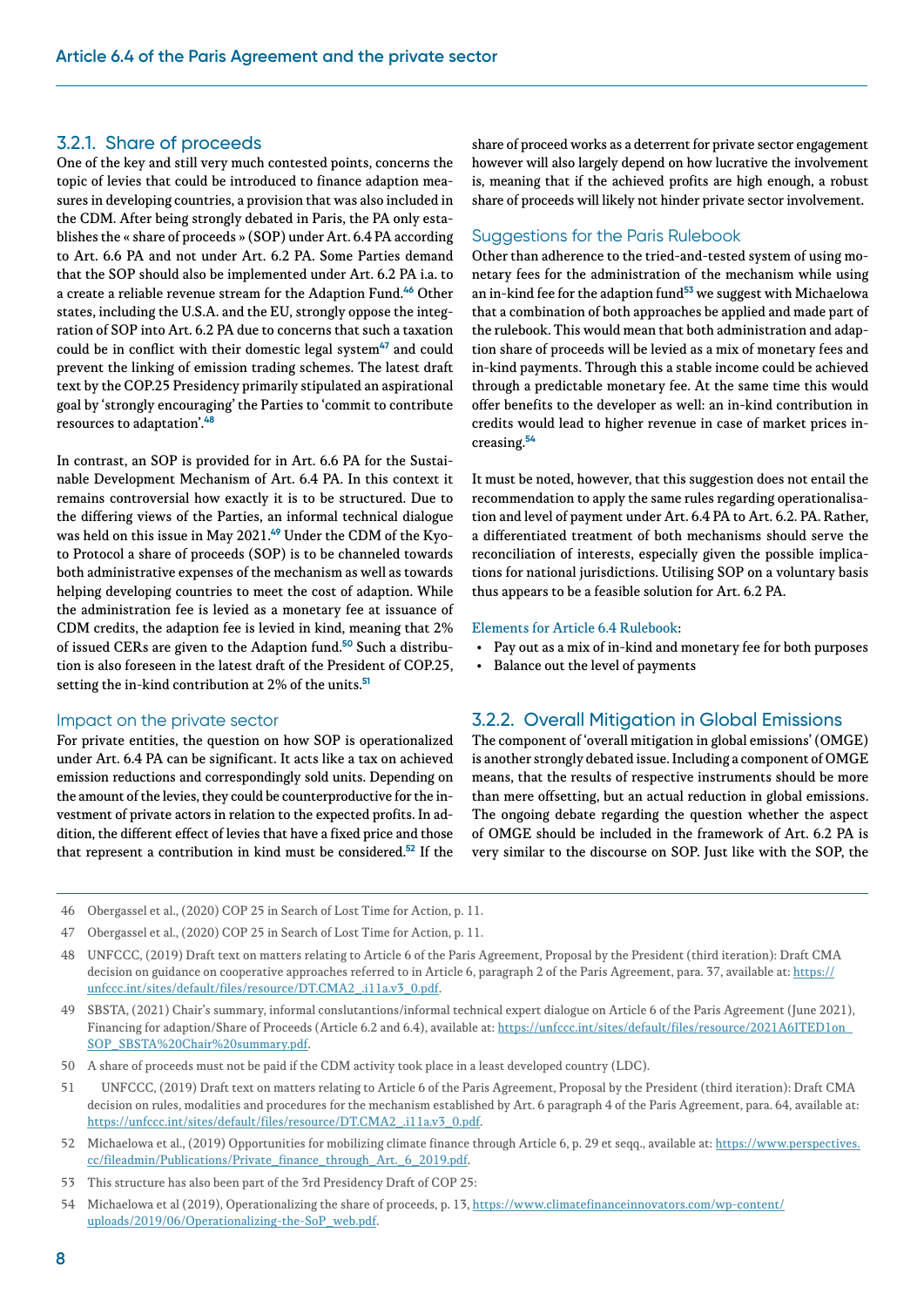aspect was explicitly included in the PA only in relation to Art. 6. 4. PA. Again, the SBSTA 51 elaborations of 2019 shows a variety of proposals regarding this issue.**55** However, no corresponding agreement could be reached.

Just as with the issue of SOP, the problem arises as to how OMGE is to be operationalized in the first place.**<sup>56</sup>** This becomes apparent with a view to Art. 6.4 PA, which as stated before, explicitly requires for overall mitigation in global emissions. The understanding of what constitutes OMGE already differs. Some Parties see OMGEs as a co-benefit, which can be achieved solely through a robust mechanism under Art. 6.4 PA.**<sup>57</sup>** However, the vast majority of Parties see the need for a specific requirement to achieve OMGE. The most widely supported approach, which is also reflected in the latest draft of a decision on Art. 6.4 PA, therefore provides for a mandatory, automatic cancellations of a certain percentage of the transferred units (according to the draft at least 2%).**<sup>58</sup>** Proponents argue that this is the only way to achieve a 'real' benefit for climate protection beyond the respective NDCs and that countries not participating in Art. 6 PA would also benefit from the mechanism.**<sup>59</sup>**

Concerns are raised by opponents of such a regulation who argue automatic cancellation could lead to a race to the bottom and that projects with supposedly high savings rates would be preferred to high-quality abatement projects.**<sup>60</sup>**

Furthermore, a mere voluntary cancellation of corresponding certificates is proposed.**<sup>61</sup>** Finally, another possible option is seen as an approach to achieve an OMGE through conservative baselines.**<sup>62</sup>** This could automatically lead to an underestimation of the extent of the emission reduction in question compared to the actual mitigation achieved. However, it must be taken into account and is

therefore the central point of criticism of such a solution that the respective host country could then continue to count the remaining achieved reduction towards its NDC.**63** This is the major difference to automatic cancellation.

#### Impact on the private sector

Similarly to the SOP, the resulting costs of a mandatory cancellation would act like a tax and therefore one could argue that it willl discourage trade with respective units. This can however be countered by the idea that in order to stimulate demand, there needs to be a continuous increase in ambition, which could be achieved precisely through OMGEs.**<sup>64</sup>**

#### Suggestions for the Paris Rulebook

Given the significance of the principle and with a view to the named positive effects on the demand side we opt for an effective implementation through cancellation, paired with robust rules to ensure transparency and predictability for the private sector.

As cancellation of credits does have the potential to effectively ensure an overall mitigation by 'retiring' mitigation outcomes, we recommend making cancellation mandatory. In order to balance out possible disadvantages for the private sector, it is very important in this context to have clear and robust rules. Cancellation rates must be predictable for the participant. It will be crucial for the Party to decide on the percentage of the emissions reductions units that will be directed to a cancellation account, with the rest of the units issued to the entities involved in the activity.

It is beneficial to the private sector, is to select a design that does not allow the cancellation to impact the supply side. This means that a cancellation should not take place at issuance but at transfer

- 55 SBSTA 51, (2019) Draft CMA decision on guidance on cooperative approaches referred to in Article 6, paragraph 2, of the Paris Agreement (third iteration), para.s 52 et seqq., available at:<https://unfccc.int/sites/default/files/resource/DT.SBSTA51.i12a.3.pdf>
- 56 For the still differing views see: SBSTA, (2021) Chair's summary, informal consultations/informal technical expert dialogue on Article 6 of the Paris Agreement (June 2021), Implementing overall mitigation in global emissions in the Article 6.4 mechanism, available at: [https://unfccc.int/](https://unfccc.int/sites/default/files/resource/IN.SBSTA2021.i15b.2.pdf) [sites/default/files/resource/IN.SBSTA2021.i15b.2.pdf](https://unfccc.int/sites/default/files/resource/IN.SBSTA2021.i15b.2.pdf).
- 57 Evans, Gabbatiss, (2019) Carbon Brief, In-depth Q&A: How 'Article 6' carbon markets could 'make or break' the Paris Agreement, available at: <https://www.carbonbrief.org/in-depth-q-and-a-how-article-6-carbon-markets-could-make-or-break-the-paris-agreement>.
- 58 UNFCCC, (2019) Draft text on matters relating to Article 6 of the Paris Agreement, Proposal by the President (third iteration): Draft CMA decision on rules, modalities and procedures for the mechanism established by Art. 6 paragraph 4 of the Paris Agreement, para. 67 b, available at: [https://unfccc.int/sites/default/files/resource/DT.CMA2\\_.i11a.v3\\_0.pdf](https://unfccc.int/sites/default/files/resource/DT.CMA2_.i11a.v3_0.pdf).
- 59 Michaelowa et al., (2019) Negotiating Cooperation under Article 6 of the Paris Agreement, p. 22, available at: [https://www.perspectives.cc/](https://www.perspectives.cc/fileadmin/Publications/Michealowa_et_al._2019_-_Negotiating_cooperation_under_Article_6_of_the_PA.pdf) [fileadmin/Publications/Michealowa\\_et\\_al.\\_2019\\_-\\_Negotiating\\_cooperation\\_under\\_Article\\_6\\_of\\_the\\_PA.pdf.](https://www.perspectives.cc/fileadmin/Publications/Michealowa_et_al._2019_-_Negotiating_cooperation_under_Article_6_of_the_PA.pdf)
- 60 Evans, Gabbatiss, (2019) Carbon Brief, In-depth Q&A: How 'Article 6' carbon markets could 'make or break' the Paris Agreement, available at: <https://www.carbonbrief.org/in-depth-q-and-a-how-article-6-carbon-markets-could-make-or-break-the-paris-agreement>, p. 26.
- 61 UNFCCC, (2019) Draft text on matters relating to Article 6 of the Paris Agreement, Proposal by the President (first iteration): Draft CMA decision on rules, modalities and procedures for the mechanism established by Art. 6 paragraph 4 of the Paris Agreement, para. ., available at: [https://unfccc.int/sites/default/files/resource/DT.CMA2\\_.i11b\\_13Dec.pdf](https://unfccc.int/sites/default/files/resource/DT.CMA2_.i11b_13Dec.pdf).

63 Michaelowa et al., (2019) Negotiating Cooperation under Article 6 of the Paris Agreement, p. 22 et seqq., available at: [https://www.](https://www.perspectives.cc/fileadmin/Publications/Michealowa_et_al._2019_-_Negotiating_cooperation_under_Article_6_of_the_PA.pdf) [perspectives.cc/fileadmin/Publications/Michealowa\\_et\\_al.\\_2019\\_-\\_Negotiating\\_cooperation\\_under\\_Article\\_6\\_of\\_the\\_PA.pdf](https://www.perspectives.cc/fileadmin/Publications/Michealowa_et_al._2019_-_Negotiating_cooperation_under_Article_6_of_the_PA.pdf).

<sup>62</sup> Ibid., para. 81.

<sup>64</sup> Füssler et al., (2019) Incentives for Private Sector Participation in the Article 6.4 Mechanism, p. 8, available at: [https://www.dehst.de/](https://www.dehst.de/SharedDocs/downloads/EN/project-mechanisms/discussion-papers/climate-conference-2019_1.pdf?__blob=publicationFile&v=4) [SharedDocs/downloads/EN/project-mechanisms/discussion-papers/climate-conference-2019\\_1.pdf?\\_\\_blob=publicationFile&v=4](https://www.dehst.de/SharedDocs/downloads/EN/project-mechanisms/discussion-papers/climate-conference-2019_1.pdf?__blob=publicationFile&v=4).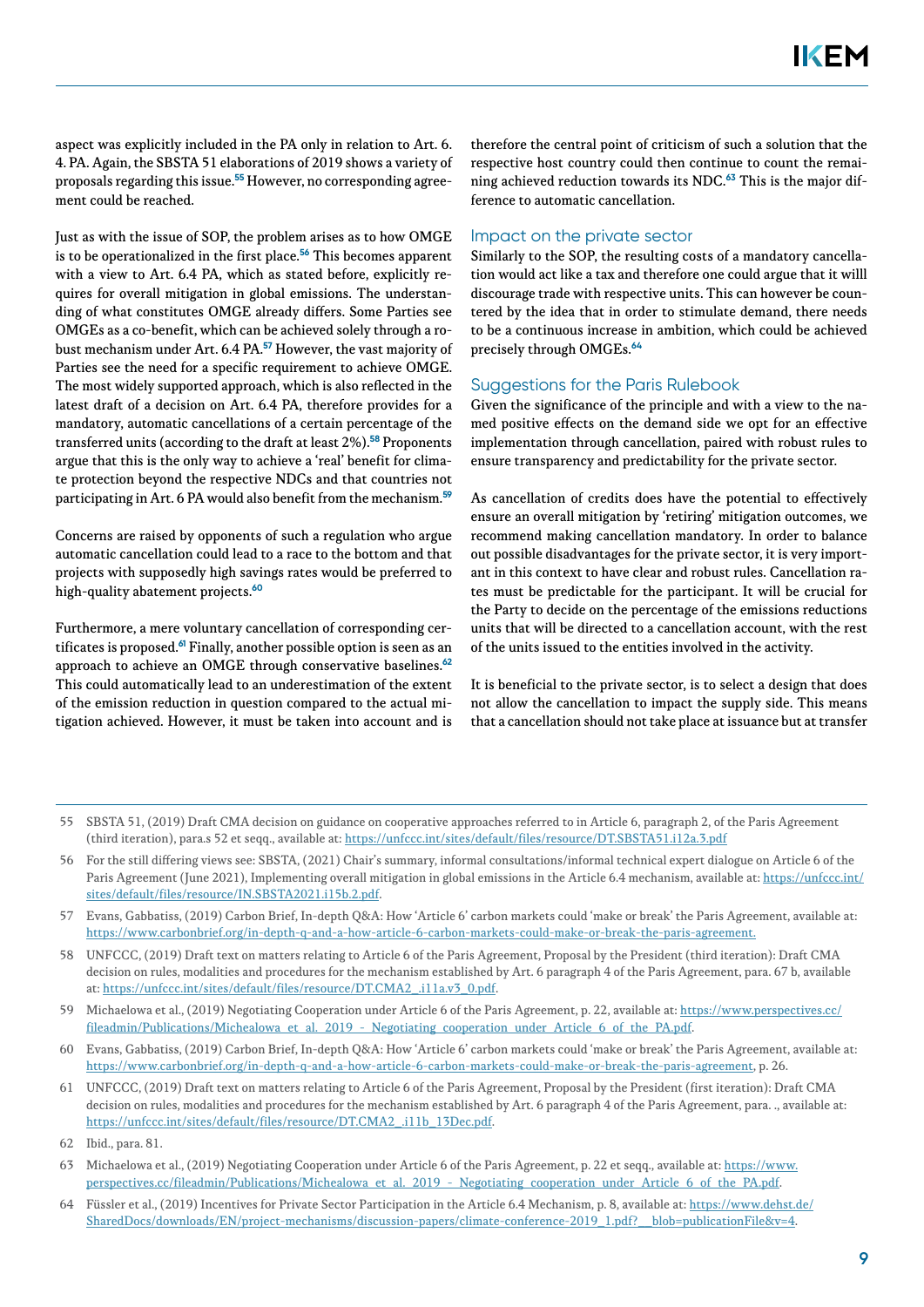<span id="page-12-0"></span>or use against and NDC or another purpose.**65** This option is technically easy to apply and can be applied to all types of activities.**<sup>66</sup>**

Transparency highly depends on the implementing entity. Therefore, the cancellation should be administered on UN level as the implementing entity in this case can centralise relevant accounting tasks**<sup>67</sup>** The Supervisory Body could issue emission reduction units first to an account under its control. At transfers a fixed percentage is set aside to a dedicated OMGE cancellation account. Through this oversight is ensured and the mainstreaming of standards and procedures is easier which in turn facilitates technical applicability.**<sup>68</sup>**

#### Elements for Article 6.4 Rulebook

- Mandatory cancellation
- Agreeing on the percentage of cancellation units
- Implementation via UN Body

## **3.3. Broadening the playing field for the private sector**

#### 3.3.1. Allowing for activities outside the NDC and accounting

A further issue relevant to both Art. 6.2 PA and Art. 6.4 PA, which has yet to be fully clarified, is whether mitigations achieved outside of the scope of the country's NDC can be transferred outside of a country and whether such a transfer triggers a corresponding adjustment. Difficulties on deciding this issue during the negotiations stems i.a. from the lack of agreement between Parties on what 'outside' the NDC or 'not covered' by the NDC means. The prevailing opinion (so far) defines mitigation 'outside' the respective NDC as mitigations in sectors or regarding gases that are not considered in the NDC (e.g. a country's NDC only contains energy sector). Others understand 'outside' as any action going beyond the actions required to meet the GHG emission targets.**<sup>69</sup>** While some Parties are in favor of allowing mitigations 'outside' the NDC without any further requirements, others demand corresponding adjustments and again others argue that respective mitigations

should not be counted as emission reductions at all.**<sup>70</sup>** The first option is mainly supported by the argument that because the mitigation comes from 'outside' the NDC it already increases the ambition to mitigate as it was not foreseen in the NDC. Furthermore, respective measures would build capacities in a non-addressed sector so that it could be implemented in future NDCs. The main argument against a transfer without any requirements is that it would provide an incentive not to include a certain sector in the NDC.

In the context of Art.6.2 PA guidance, merely a reference to 'sectors and gases not included in the NDC' was retained in the third Presidency Draft. The Draft also envisions the possibility to transfer mitigations 'outside' the NDC as far as a corresponding adjustment is made.**<sup>71</sup>**

With regard to the rules, modalities and procedures to be decided on under Art. 6.4 PA the issue was treated slightly differently in the negotiations. This is because some argue that units generated under Art. 6.4 PA (A6.4ERs) are different from mitigation outcomes traded under Art. 6.2 PA as they will have to adhere to international rules regarding the setting of baselines and proof of additionality. As a consequence, according to some no corresponding adjustment is needed and the danger of a perverse incentive to not expand the scope of the NDCs can be prevented. This resonates with the interpretation of 'outside the NDC' as going beyond NDC targets.

The positions lastly put forward in the Presidency text includes the need for corresponding adjustments for all A6.4 ERs at first transfer as as well as an opt out period, during which a host country that first transfers A6.4 ERs from sectors and greenhouse gases (among others) not covered by its NDC is not required to apply a corresponding adjustment.

#### Impact on the private sector

The private sector would certainly favour to have access to mitigation activities outside the NDC, and the attractiveness of the mechanism would be further enhanced if a corresponding adjustment was not needed, as the implementation of activities would be more attractive, especially for the host country. However, it is again ne-

- 65 Michaelowa et al., (2019) Opportunities for mobilizing private climate finance through Article 6, p.30., available at: [https://www.perspectives.](https://www.perspectives.cc/fileadmin/Publications/Private_finance_through_Art._6_2019.pdf) cc/fileadmin/Publications/Private\_finance\_through\_Art. 6\_2019.pdf
- 66 Wang-Helmreich et al., (2019) Achieving Overall Mitigation of Global Emissions under the Paris Article 6.4 Mechanism, p. 20, available at: [https://epub.wupperinst.org/frontdoor/deliver/index/docId/7394/file/7394\\_Overall\\_Mitigation.pdf](https://epub.wupperinst.org/frontdoor/deliver/index/docId/7394/file/7394_Overall_Mitigation.pdf).

- 68 Again, this suggestion does not entail the recommendation of applying the rules regarding operationalization and level of payment under Art. 6.4 PA to Art. 6.2. PA in an identical manor, as a voluntary implementation of OMGE under Art. 6.2 PA could help balance out conflicting interests.
- 69 The last draft at COP.25 favors the former understanding, cf. para. 15 UNFCC Draft CMA decision on guidance on cooperative approaches referred to in Article 6 paragraph 2, of the Paris Agreement (third iteration, 15th Dec 2019), available at: [https://unfccc.int/sites/default/files/](https://unfccc.int/sites/default/files/resource/DT.CMA2_.i11a.v3_0.pdf) [resource/DT.CMA2\\_.i11a.v3\\_0.pdf.](https://unfccc.int/sites/default/files/resource/DT.CMA2_.i11a.v3_0.pdf)
- 70 Michaelowa et al., (2019) Negotiating Cooperation under Article 6 of the Paris Agreement, p. 18, available at: [https://www.perspectives.cc/](https://www.perspectives.cc/fileadmin/Publications/Michealowa_et_al._2019_-_Negotiating_cooperation_under_Article_6_of_the_PA.pdf) fileadmin/Publications/Michealowa\_et\_al. 2019 - Negotiating\_cooperation\_under\_Article\_6\_of\_the\_PA.pdf.
- 71 UNFCCC, (2019) Draft text on matters relating to Article 6 of the Paris Agreement, Proposal by the President (third iteration): Draft CMA decision on rules, modalities and procedures for the mechanism established by Art. 6 paragraph 4 of the Paris Agreement, para. 15, available at: [https://unfccc.int/sites/default/files/resource/DT.CMA2\\_.i11a.v3\\_0.pdf](https://unfccc.int/sites/default/files/resource/DT.CMA2_.i11a.v3_0.pdf).

<sup>67</sup> Ibid p. 19.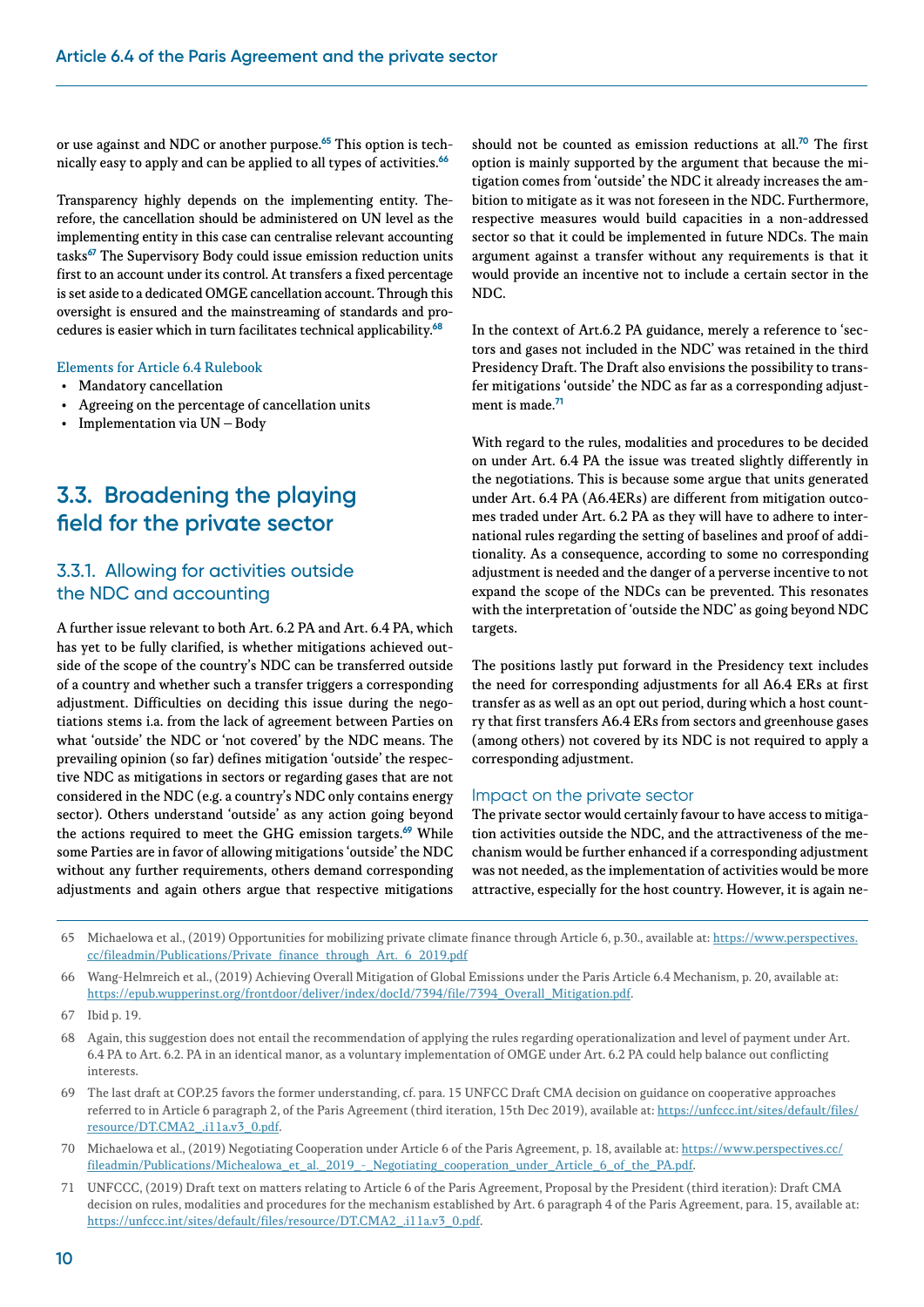

Figure 1: Different understandings of 'outside NDC'. Source: Michaelowa et al. (2020): 2020 Update; Negotiating cooperation under Article 6 of the Paris Agreement

cessary to strike a balance between market interests and environmental integrity. The danger of de-incentivising the expansion of ambitious NDCs by allowing for generous exemptions from double counting constitutes a danger to the overall success of the Paris Agreement**<sup>72</sup>** as well as to the amount of mitigation.

#### Suggestions for the Paris Rulebook

Mitigation activity outside the NDC should certainly be eligible under Art. 6.4 PA. In order to not risk environmental integrity, however, no accounting at all for activities under Art. 6.4 outside an NDC is not a feasible option: International oversight surely can provide more confidence in the quality of mitigation outcomes versus a scenario where there is none. However, stronger incentives for ensuring quality may be provided if mitigation outcomes occur within the scope of ambitious NDCs – in order to reach that goal, a transition within that scope is needed.**73** If there are to be exceptions for units generated under Art. 6.4 PA, they then must be limited: By not immediately undertaking corresponding adjustments as foreseen in the Presidency Draft, environmental integrity could possibly be safeguarded without rendering the mechanism unattractive for the participants.

We support the approach that the engagement in outside-scope mitigation outcomes without corresponding adjustments could be limited to a certain time period. This means that until a certain date the scope of activities also includes emission reductions outside the NDC without corresponding adjustments, while after that

date safeguards such as corresponding adjustments apply. Countries then have the opportunity to build capacities to expand their NDC scope. This solution could very well be politically feasible as well:

New developments around the informal technical expert dialogues on Art. 6 PA in 2021 in preparation of SBSTA 52 and COP.26 could indicate the success of further negotiations. While Egypt on behalf of the Arab Group insists on their prior statements,**<sup>74</sup>** Brazil as one of its prior main opponents showed willingness to discuss corresponding adjustments for emission reductions outside the scope of the NDC after a transition period for all countries.**<sup>75</sup>** We suggest making corresponding adjustments applicable from the second NDC implementation period onward (2025). Parties will also have to agree on whether they would follow the guidance of Art. 6.2 PA or apply specifically designed accounting rules.**<sup>76</sup>**

#### Elements for the Article 6.4 Rulebook

• Transition Period without corresponding adjustments

#### 3.3.2. Enhancing private sector demand beyond NDCs

As has been stated before, market demand for generated units will mostly depend on the ambition of national programmes and policies. The negotiations of the Rulebook for Art. 6 PA could howe-

<sup>72</sup> Due to the limited scope of this paper technical aspects of accounting options will not be explored in the following section.

<sup>73</sup> Schneider et al., (2020) Outside in? Using international carbon market for mitigation not covered by nationally determined contributions (NDCs) under the Paris Agreement, available at:<https://www.tandfonline.com/doi/epub/10.1080/14693062.2019.1674628?needAccess=true>

<sup>74</sup> Informal Submission by Egypt on behalf of the Arap Group on avoiding double use for outside the NDC for Article 6.4, p. 1, available at: [https://](https://www4.unfccc.int/sites/SubmissionsStaging/Documents/202104161824---Informal%20Submission%20by%20Egypt%20on%20behalf%20of%20Arab%20Group%20on%20Avoiding%20double%20counting%2064.pdf) [www4.unfccc.int/sites/SubmissionsStaging/Documents/202104161824---Informal%20Submission%20by%20Egypt%20on%20behalf%20](https://www4.unfccc.int/sites/SubmissionsStaging/Documents/202104161824---Informal%20Submission%20by%20Egypt%20on%20behalf%20of%20Arab%20Group%20on%20Avoiding%20double%20counting%2064.pdf) [of%20Arab%20Group%20on%20Avoiding%20double%20counting%2064.pdf](https://www4.unfccc.int/sites/SubmissionsStaging/Documents/202104161824---Informal%20Submission%20by%20Egypt%20on%20behalf%20of%20Arab%20Group%20on%20Avoiding%20double%20counting%2064.pdf).

<sup>75</sup> Views of Brazil on the Rules, Modalities and Procedures for the Mechanism established by Article 6, paragraph 4 of the Paris Agreement, para. 13, 16, 17, available at: [https://www4.unfccc.int/sites/SubmissionsStaging/Documents/202104012104---BR%20-%20Submission%20-%20](https://www4.unfccc.int/sites/SubmissionsStaging/Documents/202104012104---BR%20-%20Submission%20-%20Article%206.pdf) [Article%206.pdf.](https://www4.unfccc.int/sites/SubmissionsStaging/Documents/202104012104---BR%20-%20Submission%20-%20Article%206.pdf)

<sup>76</sup> Due to the scope of this paper, a detailed look at possible accounting rules is not part of this paper.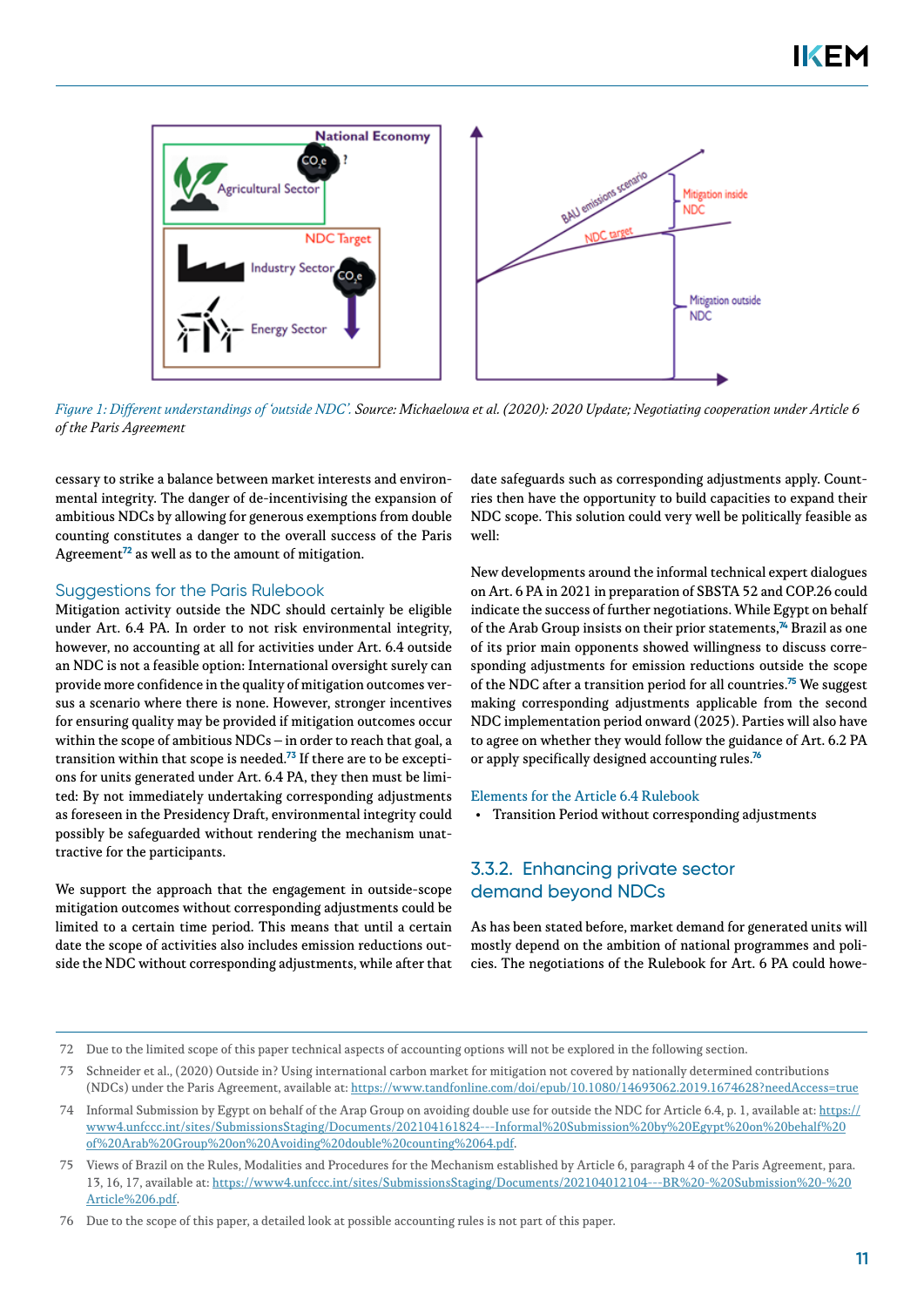ver also influence the demand from other sources.**<sup>77</sup>** Such demand could stem from private sector entities not covered by the NDC, or non-UNFCCC mechanisms such as CORSIA. A source of demand for emission reductions issued under Art. 6 could be the voluntary carbon market. The voluntary carbon market enables private organisations such as businesses, non-governmental organisations or churches as well as public organisations or even individuals to reduce their carbon footprint voluntarily. For example, businesses use the voluntary carbon market to claim 'carbon neutrality' by buying and cancelling credits. It is largely driven by corporate or consumer wishes to offset their emissions and operates outside of the UNFCCC or country-level regulation.**<sup>78</sup>**

Regarding the consideration of voluntary market activities, important groundwork was laid at COP.25 to help guide the implementation of voluntary market activities through the use of Art. 6.4 PA mechanism or Art. 6.2 PA guidance. The last draft of negotiation text for Art. 6.2 PA on guidance for the transfer of ITMOs refers to allow for 'other purposes' than trade between Parties with the purpose to use it against their NDCs and calls for corresponding adjustments with regards to those purposes. While 'other purposes' are set to definitely include non-UNFCCC compliance schemes such as CORSIA, the inclusion of the voluntary market is also on the table. As the ITMO definition in Art. 6.2 PA on the other hand will likely include Art. 6.4 PA emission reduction units if they are transferred, decisions on the scope of ITMOs are crucial for the use of units issued under Art. 6.4 PA towards other purposes too.

#### Impact on the private sector

It is becoming increasingly difficult to give a clear definition of the 'voluntary market': In its most common usage the term refers to the named situation, in which e.g. a company buys ITMOs issued by private sector certification schemes to voluntarily reduce their footprint. However, private certification standards are also being used in compliance markets and voluntary buyers also use internationally governed market standards for voluntary offsetting.**<sup>79</sup>** In any case, corporate and private demand for certificates to compensate or 'offset' emissions is increasing. This has given rise to a number of initiatives that are working to support and guide cooperations in their engagement, such as the 'Science Based target Initiative' (SBTi) and the 'Task Force on Scaling Voluntary Carbon

Markets' (TSVCM). While mandatory markets still operate at a significantly larger scale compared to the voluntary carbon market, the latter has seen a considerable increase in volume and value in the last years. According to a report by ecosystem market place, as of August 2021, USD 748 million have been posted in sales for 239.3 million credits. This represents 58% year to date jump in value and growth in credit volume of 27% over 2020 performance**<sup>80</sup>**.

Enabling the transfer of ITMOs onto the voluntary market could broaden the market for private investors. Additionally, rules on the international level will heavily influence the voluntary market that is in itself not governed by the Paris Agreement.**<sup>81</sup>** This has the potential to indirectly strengthen the voluntary market as a whole, by finding robust rules that will be applied by independent standards. A strong voluntary carbon market opens new possibilities for private sector engagement in its playing field.

#### Suggestions for the Paris Rulebook

In order to enable the use of mitigation outcomes in these markets and schemes, negotiators must necessarily agree on the use of those units for other purposes and the inclusion of the voluntary market. Given the status quo of negotiations, this seems likely in principle. Differing from the issuewhether mitigation outcomes can be used for other purposes than towards an NDC, one of the crucial issues again concerns the question of accounting under the Paris regime: The challenge is how to embed, account for and transfer climate activities outcomes to be used for the voluntary carbon market from countries which now have their own mitigation targets.

Under the PA, if a country sells a reduction to another country, it should adjust its own levels of emissions to account for the fact that some of the achieved reductions have been used by another country. But should this also apply when the reduction is sold to a company?

Emission reductions achieved through international voluntary carbon markets are used on an entity level by primarily private sector buyers. Voluntary market offsets purchased by entities are not reflected by the country in its national accounting. The voluntary market purchase therefore has no impact on the NDC achievements of the country in which the buyer entity is based.**82** Mitigation action within the capped environment of the host country,

- 77 Michaelowa et al., (2019) Opportunities for mobilizing private climate finance through Article 6, p.30, available at: [https://www.perspectives.](https://www.perspectives.cc/fileadmin/Publications/Private_finance_through_Art._6_2019.pdf) [cc/fileadmin/Publications/Private\\_finance\\_through\\_Art.\\_6\\_2019.pdf](https://www.perspectives.cc/fileadmin/Publications/Private_finance_through_Art._6_2019.pdf)
- 78 Bürgi et al., (2017) Operationalising Article 6 of the Paris Agreement; Perspectives of developers and investors on scaling-up private sector investment, p. 17, available at: [https://www.ieta.org/resources/International\\_WG/Article6/Portal/operationalising-article-6-of-the-paris](https://www.ieta.org/resources/International_WG/Article6/Portal/operationalising-article-6-of-the-paris-agreement.pdf)[agreement.pdf](https://www.ieta.org/resources/International_WG/Article6/Portal/operationalising-article-6-of-the-paris-agreement.pdf).
- 79 Kreibich, Obergassel, (2019) The voluntary Carbon Market: What may be its future role and potential contributions to Ambition raising?, p. 12, available at: [https://epub.wupperinst.org/frontdoor/deliver/index/docId/7396/file/7396\\_Carbon\\_Market.pdf](https://epub.wupperinst.org/frontdoor/deliver/index/docId/7396/file/7396_Carbon_Market.pdf)
- 80 Donofrio et al., (2021) Markets in Motion: State of the Voluntary Carbon Markets 2021 Installment 1,p12, available at: [https://app.hubspot.](https://app.hubspot.com/documents/3298623/view/251152947?accessId=fd91dd) [com/documents/3298623/view/251152947?accessId=fd91dd.](https://app.hubspot.com/documents/3298623/view/251152947?accessId=fd91dd)
- 81 Espelage et al., (2021) Leitfaden: Vermeidung von Doppelzählung und Unterstützung der Gaststaaten im freiwilligen Markt, p.4, available at: <https://allianz-entwicklung-klima.de/wp-content/uploads/2021/02/leitfaden2021-vermeidung-von-doppelzaehlung-freiwilliger-markt.pdf>
- 82 World Bank, (2021) Country Perspectives: Opportunities and Challenges for International Voluntary Carbon Markets in the context of the Paris Agreement, p.19, available at: [https://openknowledge.worldbank.org/bitstream/handle/10986/35538/Country-Perspectives-Opportunities](https://openknowledge.worldbank.org/bitstream/handle/10986/35538/Country-Perspectives-Opportunities-and-Challenges-for-International-Voluntary-Carbon-Markets-in-the-Context-of-the-Paris-Agreement.pdf?sequence=1&isAllowed=y)[and-Challenges-for-International-Voluntary-Carbon-Markets-in-the-Context-of-the-Paris-Agreement.pdf?sequence=1&isAllowed=y](https://openknowledge.worldbank.org/bitstream/handle/10986/35538/Country-Perspectives-Opportunities-and-Challenges-for-International-Voluntary-Carbon-Markets-in-the-Context-of-the-Paris-Agreement.pdf?sequence=1&isAllowed=y)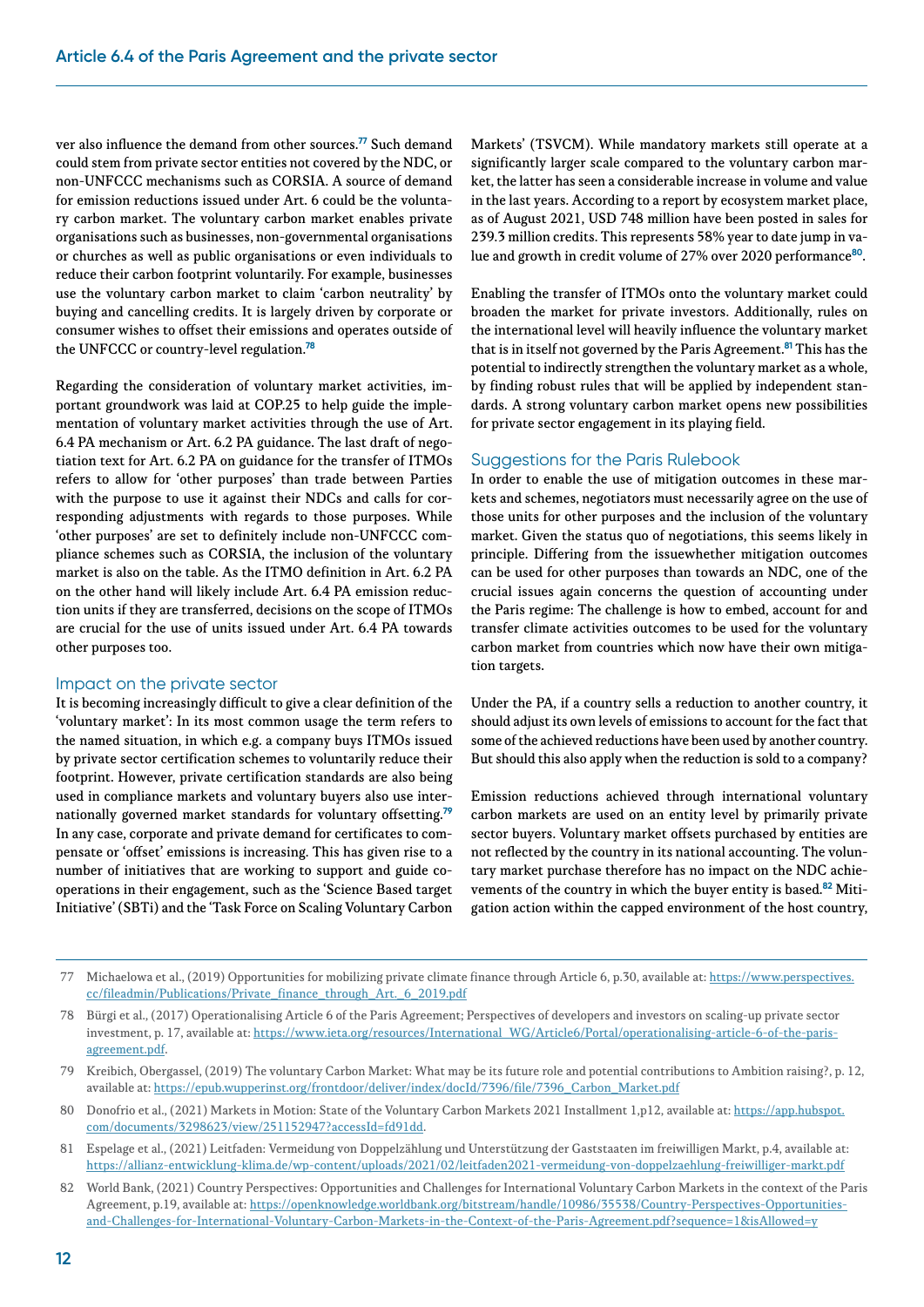

Figure 2: Risk of 'double counting' between NDCs and the voluntary carbon market. Source: Espelage et al (2021), Vermeidung von Doppelzählung und Unterstützung der Gasstaaten im freiwilligen Markt.



Figure 3: The principle of corresponding adjustments. Source: Espelage et al (2021), Vermeidung von Doppelzählung und Unterstützung der Gasstaaten im freiwilligen Markt.

however, contributes towards the achievement of the host Party's NDC and would be claimed against an international target. Some carbon offset providers argue in favour of voluntary emission reductions being used to make carbon neutrality claims without corresponding adjustments having been implemented: Mitigation

outcomes are only counted once on UN level as they are not exported from the host country to the jurisdiction in which the corporate buyer is based. Only the host country reports the reduction to the UNFCCC, while corporate GHG accounts are not reported and aggregated to a country level.**<sup>83</sup>**

<sup>83</sup> ICROA, (2020) ICROAs position on scaling private sector voluntary action post-2020, available at: [https://www.icroa.org/resources/](https://www.icroa.org/resources/Documents/ICROA_Voluntary_Action_Post_2020_Position_Paper_March_2020.pdf) [Documents/ICROA\\_Voluntary\\_Action\\_Post\\_2020\\_Position\\_Paper\\_March\\_2020.pdf](https://www.icroa.org/resources/Documents/ICROA_Voluntary_Action_Post_2020_Position_Paper_March_2020.pdf)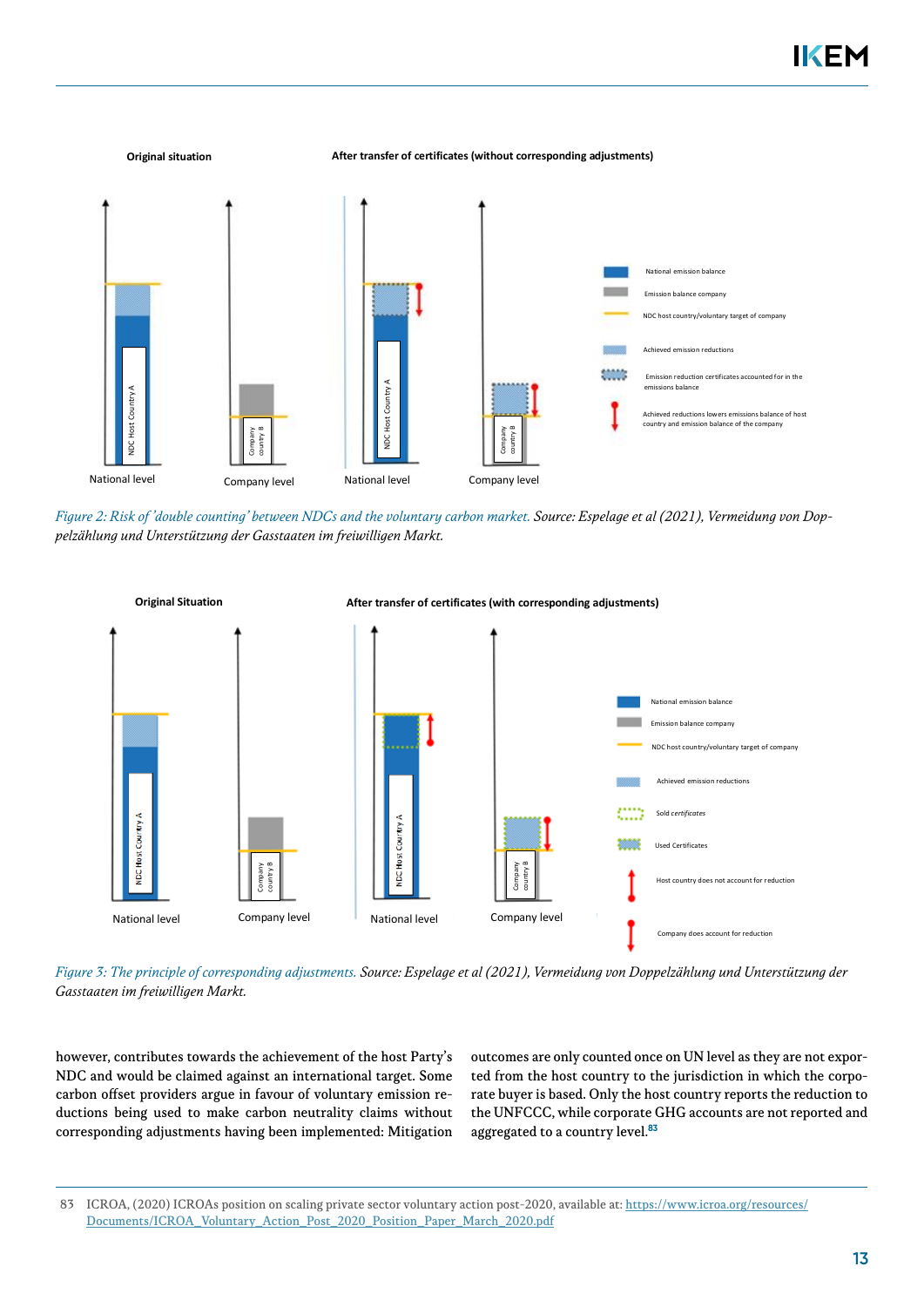However, this view does not thoroughly address the problem. The relevant risk to address here is not the double counting of emission reductions towards NDCs, as indeed the outcome would be accounted towards different systems and different mitigation objectives. Yet, the outcome could be considered as 'double claiming', regardless of the different systems. Allowing for both claims may create a false impression of how much mitigation is actually achieved. Additionally, it may also weaken the mitigation effort in the host country because these 'windfall' reductions in its inventory may prompt it to slow or halt its mitigation action. The windfall reductions could displace the need for other mitigation effort that would have occurred to achieve the NDC. Regarding these consequences, corresponding adjustments are necessary.**84** Implementing the necessity for corresponding adjustments should not be left to the voluntary market itself. At the international level, policymakers must make sure that the accounting framework for Art. 6 PA enables corresponding adjustments for voluntary purposes and that it can be easily used by the countries hosting voluntary market activities. Clear provisions regarding this issue must therefore become part of the rulebook.

The corresponding adjustment could be implemented at the moment of transfer, regardless of the ultimate use of the mitigation outcome. This would prevent any double claiming of mitigation outcomes between different regimes, if the other international mitigation regimes have the necessary modalities to ensure that mitigation outcomes are not circulated further in the international market.**<sup>85</sup>**

While in our view the implementation of corresponding adjustments for the voluntary market is crucial in principle, one also needs to acknowledge that it will take extensive capacity building for some countries to approve and apply these procedures. To this end, a staggered introduction of the requirements based on countries' development status could provide a feasible solution.

#### Elements for Article 6.4 of the Rulebook

- allow use for 'other purposes' ; explicitly include the voluntary market
- ensure applicability of corresponding adjustments in these circumstances

<sup>84</sup> In accordance with chapter 3.3.1 a temporary opt out period could be implemented for units transferred from 'outside' the NDC.

<sup>85</sup> Greiner et al., (2019) Article 6 Corresponding Adjustments - Key Accounting challenges for Article 6 transfer of mitigation outcomes, p. 28, available at: [https://www.carbon-mechanisms.de/fileadmin/media/dokumente/Publikationen/Studie/2019\\_ClimateFocus\\_Perspectives\\_](https://www.carbon-mechanisms.de/fileadmin/media/dokumente/Publikationen/Studie/2019_ClimateFocus_Perspectives_Corresponding_Adjustments_Art6.pdf) [Corresponding\\_Adjustments\\_Art6.pdf](https://www.carbon-mechanisms.de/fileadmin/media/dokumente/Publikationen/Studie/2019_ClimateFocus_Perspectives_Corresponding_Adjustments_Art6.pdf)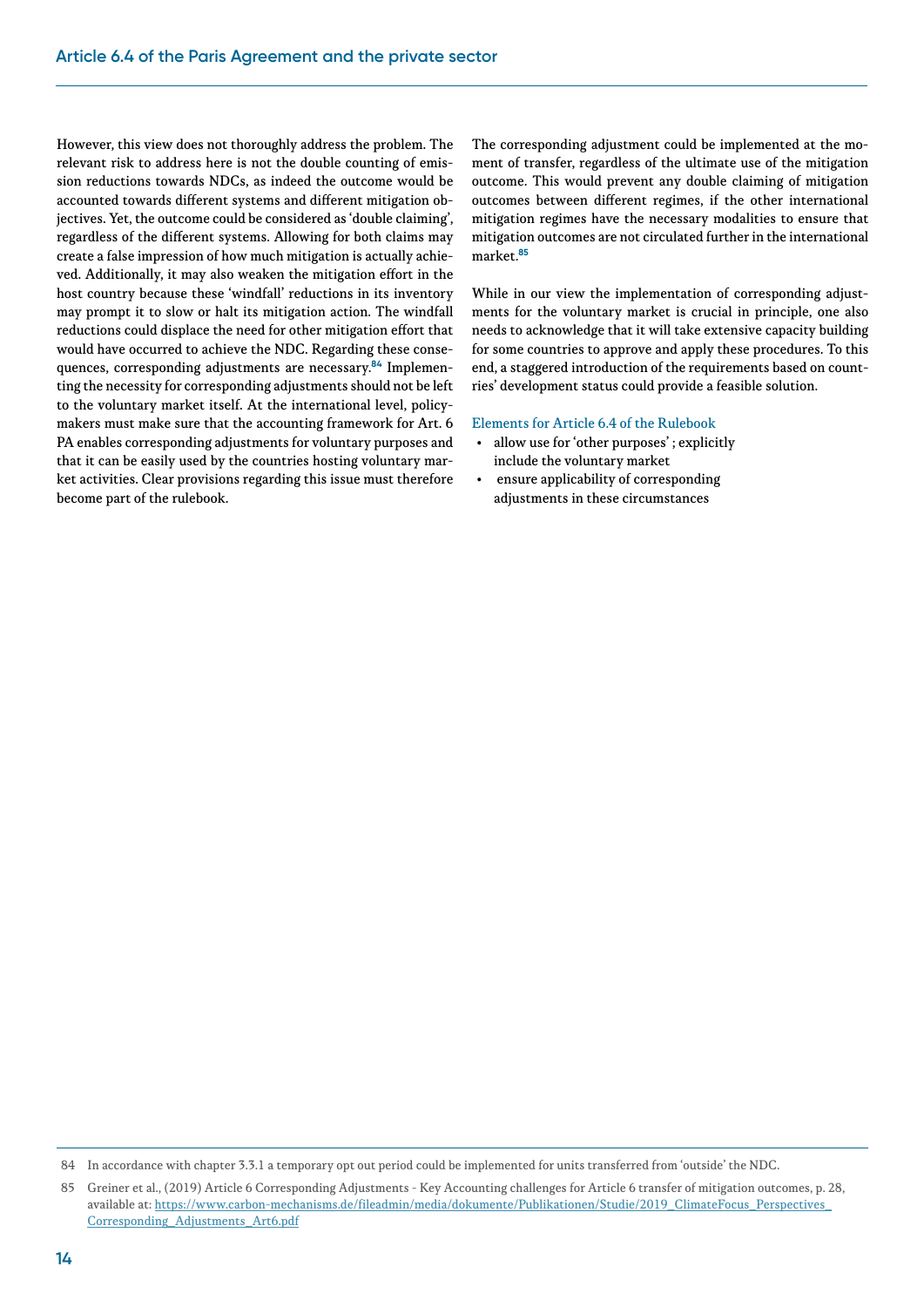## <span id="page-17-0"></span>**4. Conclusion**

Parties to the Paris Agreement acknowledge the importance of the private sector to reach the goals of the Paris Agreements. The private sector can serve as a provider of financial flows and innovative technology. One important way to leverage the potential of the private sector to unlock greater ambition and achieve costeffective emission reductions is through the market mechanisms enshrined in Art. 6 of the Paris Agreement. Here the crediting mechanism of Art. 6.4 of the Paris Agreement explicitly calls for the engagement of the private sector.

To do so, the upcoming negotiations for the rulebook must find provisions that provide investment opportunities for the private sector through robust, but flexible rules that also strike a balance between market incentives and environmental integrity.

First of all, Parties have to take into account, the complex, policy driven markets of the international market mechanisms of the Paris Agreement are based on trust. Keeping the trust of the private sector requires rules, modalities and procedures that do not completely undermine the credibility of past investments without risking environmental integrity. This is why we suggest to allow for a limited transition of CERs from activities under the CDM. Trust in the mechanism will also depend on the predictability of the outcomes. For this it is important, that rules for baselines and additionality setting are clear and standardized where possible.

Furthermore, it is important that the costs associated with implementing activities are set on a level that does not serve as a deterrent for private sector engagement. Therefore, rules on 'taxes' that come with the use of the mechanism through the share of proceeds as well as through the concept of 'overall mitigation in global emissions' must be considered and balanced out accordingly.

Lastly it is important that the playing field for the private sector is not curtailed, but possibly enhanced and strengthened through the Rulebook for Art. 6.4 PA. This means allowing for activities outside the scope of an NDC. Given its potential for ambition raising it is also crucial that the demand beyond Parties NDC is made possible and robust accounting in this instances is provided for.

The outlined issues are by far not the only crunch issues awaiting the negotiators at COP.26 with regard to Art. 6 PA. All of the remaining political and technical issues need to be resolved in order to successfully implement the new market mechanisms. It is crucial however that the Parties keep in mind that reaching the overarching goal of the Paris agreement calls for 'all hands on deck'. For this common effort, the private sector is indispensable and its importance needs to be reflected through the Paris Rulebook.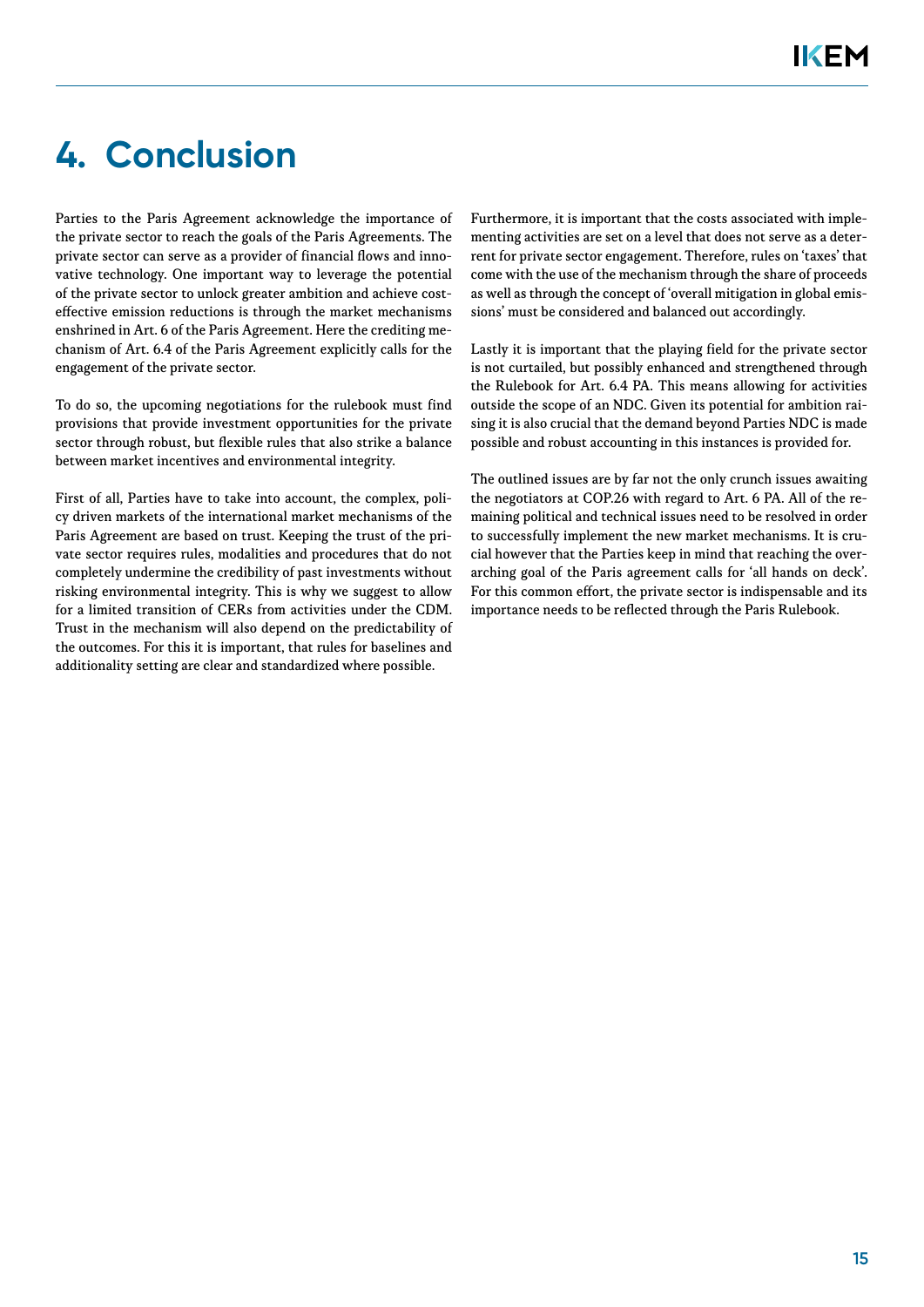## <span id="page-18-0"></span>**5. References**

- Bouckaert S., Fernandez Pales A., McGlade C., Remme U., Wanner B., (2021) for the International Energy Agency, Net Zero by 2050: A Roadmap for the Global Energy Sector, available at:<https://www.iea.org/reports/net-zero-by-2050>
- Brescia D., Michaelowa A., Marr M., Espelage A., Kassaye R., (2019) for the Perspectives Climate Group, Transition pathways for the Clean Development Mechanism under Article 6 of the Paris Agreement – Options and implications for international negotiators, available at: [https://www.](https://www.perspectives.cc/fileadmin/user_upload/Transition_pathways_for_the_CDM_2019.pdf) [perspectives.cc/fileadmin/user\\_upload/Transition\\_pa](https://www.perspectives.cc/fileadmin/user_upload/Transition_pathways_for_the_CDM_2019.pdf)thways for the CDM 2019.pdf
- Bürgi P., Chiquet C, Vilaplana M., (2017) for the Southpole Group, Operationalising Article 6 of the Paris Agreement, Perspectives of developers and investors on scaling-up private sector investment, available at: [https://www.ieta.org/re](https://www.ieta.org/resources/International_WG/Article6/Portal/operationalising-article-6-of-the-paris-agreement.pdf)[sources/International\\_WG/Article6/Portal/operationali](https://www.ieta.org/resources/International_WG/Article6/Portal/operationalising-article-6-of-the-paris-agreement.pdf)[sing-article-6-of-the-paris-agreement.pdf](https://www.ieta.org/resources/International_WG/Article6/Portal/operationalising-article-6-of-the-paris-agreement.pdf)
- Donofrio S., Maguire P., Myers K., Daley S., Lin K., Ecosystem market place inside report, Markets in Motion, State of the Voluntary Carbon Markets 2021, Installment 1, available at: [https://app.hubspot.com/documents/3298623/](https://app.hubspot.com/documents/3298623/view/251152947?accessId=fd91dd) [view/251152947?accessId=fd91dd](https://app.hubspot.com/documents/3298623/view/251152947?accessId=fd91dd)
- Duggal V., Marcu A., (2020) for the Asian Development Bank, Decoding Article 6 of the Paris Agreement Version II, available at: [https://www.adb.org/sites/default/files/publica](https://www.adb.org/sites/default/files/publication/664051/article6-paris-agreement-v2.pdf)[tion/664051/article6-paris-agreement-v2.pdf](https://www.adb.org/sites/default/files/publication/664051/article6-paris-agreement-v2.pdf)
- Edmonds. J., Yu S., McJeon H., Forrister D., Aldy J., Hultman N., Cui R., Waldhoff S., Clarke, L., de Clara, S., Munnings C., (2021) Climate Change Economics, How much could Article 6 enhance Nationally Determined Contribution ambition toward Paris Agreement goals through economic efficiency?, available at: [https://www.worldscientific.com/](https://www.worldscientific.com/doi/10.1142/S201000782150007X) [doi/10.1142/S201000782150007X](https://www.worldscientific.com/doi/10.1142/S201000782150007X)
- Espelage A., Butzengeiger S., Geres R., Weidacher S., Beeg J., (2021) Leitfaden der Allianz für Entwicklung und Klima, Vermeidung von Doppelzählung und Unterstützung der Gaststaaten im freiwilligen Markt, available at: [https://alli](https://allianz-entwicklung-klima.de/wp-content/uploads/2021/02/leitfaden2021-vermeidung-von-doppelzaehlung-freiwilliger-markt.pdf)[anz-entwicklung-klima.de/wp-content/uploads/2021/02/](https://allianz-entwicklung-klima.de/wp-content/uploads/2021/02/leitfaden2021-vermeidung-von-doppelzaehlung-freiwilliger-markt.pdf) [leitfaden2021-vermeidung-von-doppelzaehlung-freiwilli](https://allianz-entwicklung-klima.de/wp-content/uploads/2021/02/leitfaden2021-vermeidung-von-doppelzaehlung-freiwilliger-markt.pdf)[ger-markt.pdf](https://allianz-entwicklung-klima.de/wp-content/uploads/2021/02/leitfaden2021-vermeidung-von-doppelzaehlung-freiwilliger-markt.pdf)
- Ewans, S, Gabbatiss, J., (2019) for Carbon Brief, In Depth Q&A: How Article 6 carbon markets could make or break the Paris Agreement, available at: [https://www.carbonbrief.org/](https://www.carbonbrief.org/in-depth-q-and-a-how-article-6-carbon-markets-could-make-or-break-the-paris-agreement) [in-depth-q-and-a-how-article-6-carbon-markets-could](https://www.carbonbrief.org/in-depth-q-and-a-how-article-6-carbon-markets-could-make-or-break-the-paris-agreement)[make-or-break-the-paris-agreement](https://www.carbonbrief.org/in-depth-q-and-a-how-article-6-carbon-markets-could-make-or-break-the-paris-agreement)
- Füssler J., La Hoz Theuer S., Schneider L., (2019) on behalf of the German Environment Agency, Transitioning elements of the Clean Development Mechanism to the Paris Agreement – Discussion Paper, available at: [https://www.dehst.](https://www.dehst.de/SharedDocs/downloads/EN/project-mechanisms/discussion-papers/transitioning_elements.pdf?__blob=publicationFile&v=2) [de/SharedDocs/downloads/EN/project-mechanisms/di](https://www.dehst.de/SharedDocs/downloads/EN/project-mechanisms/discussion-papers/transitioning_elements.pdf?__blob=publicationFile&v=2)scussion-papers/transitioning\_elements.pdf? \_blob=pu[blicationFile&v=2](https://www.dehst.de/SharedDocs/downloads/EN/project-mechanisms/discussion-papers/transitioning_elements.pdf?__blob=publicationFile&v=2)
- Füssler J., Wunderlich A., Kreibich N., Obergassel W., (2019) on behalf of the German Environment Agency, Incentives for Private Sector Participation in the Article 6.4 Mechanism – Discussion Paper, available at: [https://epub.wupperinst.](https://epub.wupperinst.org/frontdoor/deliver/index/docId/7548/file/7548_Incentives.pdf) [org/frontdoor/deliver/index/docId/7548/file/7548\\_In](https://epub.wupperinst.org/frontdoor/deliver/index/docId/7548/file/7548_Incentives.pdf)[centives.pdf](https://epub.wupperinst.org/frontdoor/deliver/index/docId/7548/file/7548_Incentives.pdf)
- Greiner S., Krämer N., Michaelowa A., Espelage Aglaja, (2019) Article 6 Corresponding Adjustments - Key Accounting challenges for Article 6 transfer of mitigation outcomes, available at: [https://www.carbon-mechanisms.de/fileadmin/](https://www.carbon-mechanisms.de/fileadmin/media/dokumente/Publikationen/Studie/2019_ClimateFocus_Perspectives_Corresponding_Adjustments_Art6.pdf) [media/dokumente/Publikationen/Studie/2019\\_Climate-](https://www.carbon-mechanisms.de/fileadmin/media/dokumente/Publikationen/Studie/2019_ClimateFocus_Perspectives_Corresponding_Adjustments_Art6.pdf)[Focus\\_Perspectives\\_Corresponding\\_Adjustments\\_Art6.](https://www.carbon-mechanisms.de/fileadmin/media/dokumente/Publikationen/Studie/2019_ClimateFocus_Perspectives_Corresponding_Adjustments_Art6.pdf) [pdf](https://www.carbon-mechanisms.de/fileadmin/media/dokumente/Publikationen/Studie/2019_ClimateFocus_Perspectives_Corresponding_Adjustments_Art6.pdf)
- ICROA, (2020) ICROAs position on scaling private sector voluntary action post-2020, available at: [https://www.icroa.](https://www.icroa.org/resources/Documents/ICROA_Voluntary_Action_Post_2020_Position_Paper_March_2020.pdf) [org/resources/Documents/ICROA\\_Voluntary\\_Action\\_](https://www.icroa.org/resources/Documents/ICROA_Voluntary_Action_Post_2020_Position_Paper_March_2020.pdf) Post 2020 Position Paper March 2020.pdf
- Ishikawa, T., Yamasaki, S., Fearnehough H., Schneider L., Warnecke C., Hemmi T., Yamaguchi, K. Takahashi K., (2020) CDM supply potential for emission reductions up to the end of 2020, available at: [https://www.oeko.de/fileadmin/](https://www.oeko.de/fileadmin/oekodoc/CDM-supply-potential-for-emission-reductions-up-to-the-end-of-2020.pdf) [oekodoc/CDM-supply-potential-for-emission-reductions](https://www.oeko.de/fileadmin/oekodoc/CDM-supply-potential-for-emission-reductions-up-to-the-end-of-2020.pdf)[up-to-the-end-of-2020.pdf](https://www.oeko.de/fileadmin/oekodoc/CDM-supply-potential-for-emission-reductions-up-to-the-end-of-2020.pdf)
- Kreibich N., Obergassel, W., (2018) Scaled Up Crediting under Article 6.4: Will there be policy crediting under The Paris Agreement?, available at: [https://www.carbon-mechanisms.](https://www.carbon-mechanisms.de/fileadmin/media/dokumente/Publikationen/Policy_Paper/PP_2019_02_Scaled_Up_Crediting_bf.pdf) [de/fileadmin/media/dokumente/Publikationen/Policy\\_](https://www.carbon-mechanisms.de/fileadmin/media/dokumente/Publikationen/Policy_Paper/PP_2019_02_Scaled_Up_Crediting_bf.pdf) [Paper/PP\\_2019\\_02\\_Scaled\\_Up\\_Crediting\\_bf.pdf](https://www.carbon-mechanisms.de/fileadmin/media/dokumente/Publikationen/Policy_Paper/PP_2019_02_Scaled_Up_Crediting_bf.pdf)
- Kreibich N., Obergassel W., (2019) The voluntary Carbon Market: What may be its future role and potential contributions to Ambition raising?, available at: [https://epub.wupperinst.](https://epub.wupperinst.org/frontdoor/deliver/index/docId/7396/file/7396_Carbon_Market.pdf) [org/frontdoor/deliver/index/docId/7396/file/7396\\_Car](https://epub.wupperinst.org/frontdoor/deliver/index/docId/7396/file/7396_Carbon_Market.pdf)[bon\\_Market.pdf](https://epub.wupperinst.org/frontdoor/deliver/index/docId/7396/file/7396_Carbon_Market.pdf)
- Lo Re, L., Ellis J., Vaidyula M., Prag A., (2019) Designing the Article 6.4 mechanism: assessing selected baseline approaches and their implications, available at: [https://www.oecd.org/](https://www.oecd.org/environment/cc/Designing-the-Article-6-4-mechanism-assessing-selected-baseline-approaches-and-their-implications.pdf) [environment/cc/Designing-the-Article-6-4-mechanism](https://www.oecd.org/environment/cc/Designing-the-Article-6-4-mechanism-assessing-selected-baseline-approaches-and-their-implications.pdf)[assessing-selected-baseline-approaches-and-their-impli](https://www.oecd.org/environment/cc/Designing-the-Article-6-4-mechanism-assessing-selected-baseline-approaches-and-their-implications.pdf)[cations.pdf](https://www.oecd.org/environment/cc/Designing-the-Article-6-4-mechanism-assessing-selected-baseline-approaches-and-their-implications.pdf)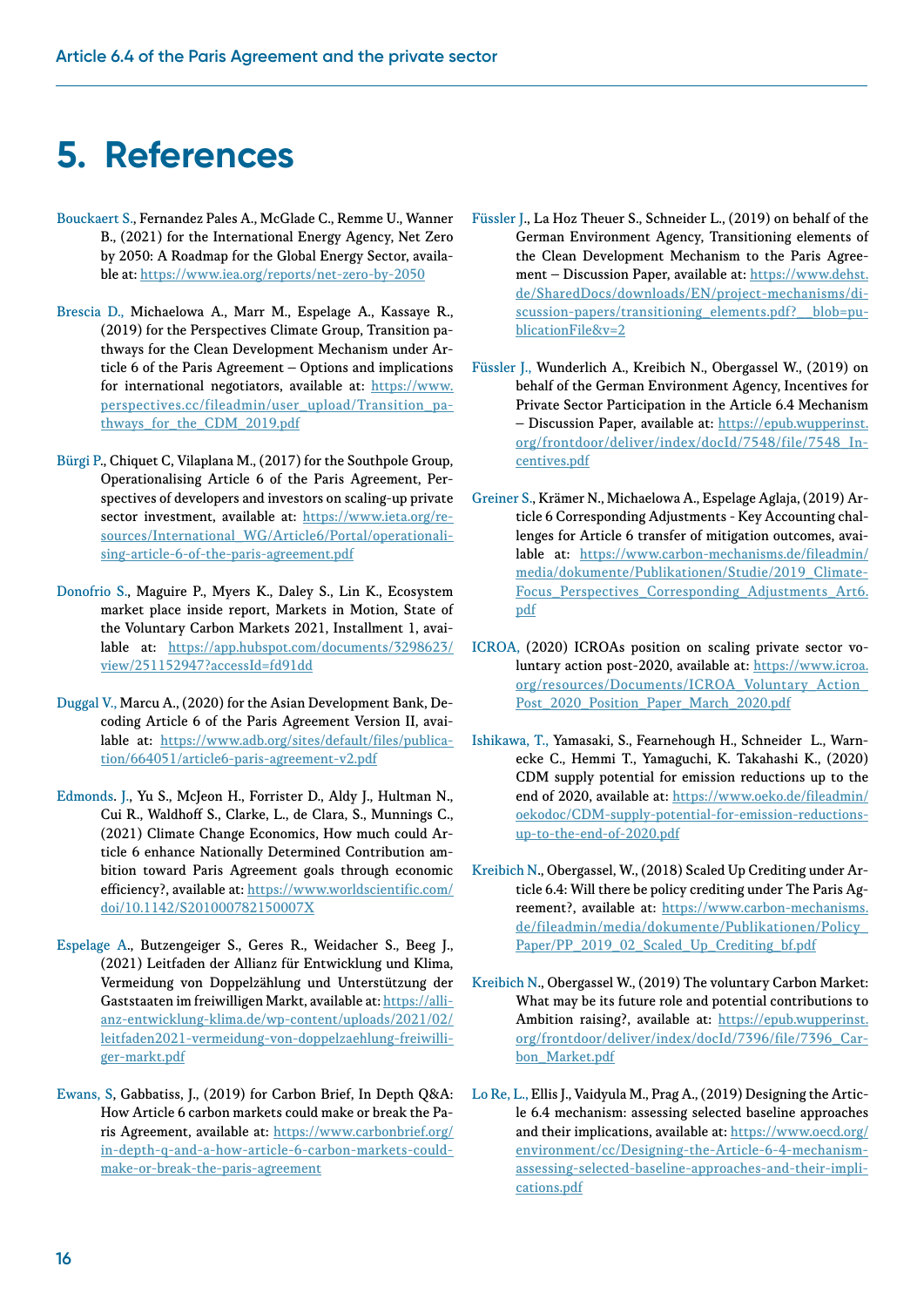- Lo Re L., Vaidyula M., (2019) Organisation for Economic Cooperation and Development (OECD), Market negotiations under the Paris Agreement: a technical analysis of two unresolved issues available at: [https://www.](https://www.oecd-ilibrary.org/docserver/99d9e615-en.pdf?expires=1628616395&id=id&accname=guest&checksum=C5CCE6211B84AC5F1C72DF52C1BD9F30) [oecd-ilibrary.org/docserver/99d9e615-en.pdf?ex](https://www.oecd-ilibrary.org/docserver/99d9e615-en.pdf?expires=1628616395&id=id&accname=guest&checksum=C5CCE6211B84AC5F1C72DF52C1BD9F30)[pires=1628616395&id=id&accname=guest&che](https://www.oecd-ilibrary.org/docserver/99d9e615-en.pdf?expires=1628616395&id=id&accname=guest&checksum=C5CCE6211B84AC5F1C72DF52C1BD9F30)[cksum=C5CCE6211B84AC5F1C72DF52C1BD9F30](https://www.oecd-ilibrary.org/docserver/99d9e615-en.pdf?expires=1628616395&id=id&accname=guest&checksum=C5CCE6211B84AC5F1C72DF52C1BD9F30)
- Michaelowa A., Ahonen H., Espelage A. (2021) for Perspectives Climate Research Group, Setting crediting baselines under Article 6 of the Paris Agreement (2021), available at: [https://www.perspectives.cc/fileadmin/user\\_upload/](https://www.perspectives.cc/fileadmin/user_upload/CMMWG_Art_6_baselines_Final_layouted_v2__002_.pdf) [CMMWG\\_Art\\_6\\_baselines\\_Final\\_layouted\\_v2\\_\\_002\\_.](https://www.perspectives.cc/fileadmin/user_upload/CMMWG_Art_6_baselines_Final_layouted_v2__002_.pdf) [pdf](https://www.perspectives.cc/fileadmin/user_upload/CMMWG_Art_6_baselines_Final_layouted_v2__002_.pdf)
- Michaelowa A., Censkowsky P., Espelage A., Singh A., Betz R., Kotsch R., Dzukowski T., (2021) Volumes and types of unused Certified Emission Reductions (CERs); Lessons learned from CDM transactions under the Kyoto Protocol, transparency gaps and implications for post-2020 international carbon markets, available at: [https://www.zhaw.ch/](https://www.zhaw.ch/storage/sml/institute-zentren/cee/PCG-ZHAW_unused_CERs_final_clean_PAC.pdf) [storage/sml/institute-zentren/cee/PCG-ZHAW\\_unused\\_](https://www.zhaw.ch/storage/sml/institute-zentren/cee/PCG-ZHAW_unused_CERs_final_clean_PAC.pdf) [CERs\\_final\\_clean\\_PAC.pdf](https://www.zhaw.ch/storage/sml/institute-zentren/cee/PCG-ZHAW_unused_CERs_final_clean_PAC.pdf)
- Michaelowa A., Espelage A., Hoch S., (2019) for Climate Finance Innovators, Operationalizing the Share of Proceeds for Article 6, available at: [https://www.climatefinanceinnova](https://www.climatefinanceinnovators.com/wp-content/uploads/2019/06/Operationalizing-the-SoP_web.pdf)[tors.com/wp-content/uploads/2019/06/Operationalizing](https://www.climatefinanceinnovators.com/wp-content/uploads/2019/06/Operationalizing-the-SoP_web.pdf)[the-SoP\\_web.pdf](https://www.climatefinanceinnovators.com/wp-content/uploads/2019/06/Operationalizing-the-SoP_web.pdf)
- Michaelowa A., Espelage A., Müller B., (2019) for the European Capacity Building Initiative (ecbi), Negotiating cooperation under Article 6 of the Paris Agreement, available at: [https://www.perspectives.cc/fileadmin/Publications/Mi](https://www.perspectives.cc/fileadmin/Publications/Michealowa_et_al._2019_-_Negotiating_cooperation_under_Article_6_of_the_PA.pdf  )chealowa et al. 2019 - Negotiating cooperation under Article 6 of the PA.pdf
- Michaelowa A., Hermwille L., Obergassel W., Butzengeiger S., (2019) Vol. 19 Climate Policy , Additionality revisited: guarding the integrity of market mechanisms under the Paris Agreement, available at: [https://www.tandfonline.](https://www.tandfonline.com/doi/pdf/10.1080/14693062.2019.1628695?needAccess=true) [com/doi/pdf/10.1080/14693062.2019.1628695?needAc](https://www.tandfonline.com/doi/pdf/10.1080/14693062.2019.1628695?needAccess=true)[cess=true](https://www.tandfonline.com/doi/pdf/10.1080/14693062.2019.1628695?needAccess=true)
- Michaelowa A., Moslener U., Mikolajzyk S., Hoch S., Pauw P., Krey M., Kempa K., Espelage A., Weldner K., (2019) for Perspectives Climate Group, Opportunities for mobilizing private climate finance through Article 6, available at: [https://](https://www.perspectives.cc/fileadmin/Publications/Private_finance_through_Art._6_2019.pdf) [www.perspectives.cc/fileadmin/Publications/Private\\_fi](https://www.perspectives.cc/fileadmin/Publications/Private_finance_through_Art._6_2019.pdf)nance through Art. 6 2019.pdf
- Michaelowa A., Espelage A., Müller B., (2020) for the European Capacity Building Initiative (ecbi), 2020 Update, Negotiating Cooperation under Article 6 of the Paris Agreement, available at: [https://oxfordclimatepolicy.org/sites/default/](https://oxfordclimatepolicy.org/sites/default/files/2020%20UPDATE.pdf) [files/2020%20UPDATE.pdf](https://oxfordclimatepolicy.org/sites/default/files/2020%20UPDATE.pdf)
- Michaelowa A., Espelage A., Weldner, K. (2019) Zurich Open Repository Archive, Ensuring additionality of mitigation outcomes transferred through Article 6 of the Paris Agreement: options for negotiations and cooperating Parties in the context of varying degrees of international oversight, available at: [https://www.zora.uzh.ch/id/eprint/175366/1/](https://www.zora.uzh.ch/id/eprint/175366/1/ZORA17366.pdf) [ZORA17366.pdf](https://www.zora.uzh.ch/id/eprint/175366/1/ZORA17366.pdf)
- Obergassel W., Arens C., Beuermann C., Hermwille L., Kreibich N., Ott H., Spitzner M. (2020) for Wuppertal Institut, COP25 in Search of Lost Time for Action – An Assessment of COP 25 in Madrid, available at: [https://wupperinst.org/fa/re](https://wupperinst.org/fa/redaktion/downloads/publications/COP25-Report.pdf)[daktion/downloads/publications/COP25-Report.pdf](https://wupperinst.org/fa/redaktion/downloads/publications/COP25-Report.pdf)
- Rashmi R., Ahuja R., (2019) The Energy and Research Institute (teri); Clean Development Mechanism as a Catalyser for Sustainable Development Mechanism under Article 6.4 - Discussion Paper, available at: [https://www.teriin.org/](https://www.teriin.org/sites/default/files/2019-11/clean-development-mechanism.pdf) [sites/default/files/2019-11/clean-development-mecha](https://www.teriin.org/sites/default/files/2019-11/clean-development-mechanism.pdf)[nism.pdf](https://www.teriin.org/sites/default/files/2019-11/clean-development-mechanism.pdf)
- SBSTA 51, (2019) Draft CMA decision on guidance on cooperative approaches referred to in Article 6, paragraph 2, of the Paris Agreement (third iteration), paras 52 et seqq, available at: [https://unfccc.int/sites/default/files/resource/](https://unfccc.int/sites/default/files/resource/DT.SBSTA51.i12a.3.pdf) [DT.SBSTA51.i12a.3.pdf](https://unfccc.int/sites/default/files/resource/DT.SBSTA51.i12a.3.pdf)
- SBSTA, (2021) Chair's summary, informal consultations/informal technical expert dialogue on Article 6 of the Paris Agreement (June 2021), Implementing overall mitigation in global emissions in the Article 6.4 mechanism, available at: [https://unfccc.int/sites/default/files/resource/](https://unfccc.int/sites/default/files/resource/IN.SBSTA2021.i15b.2.pdf) [IN.SBSTA2021.i15b.2.pdf](https://unfccc.int/sites/default/files/resource/IN.SBSTA2021.i15b.2.pdf)
- SBSTA, (2021) Chair's summary informal consultations/informal technical expert dialogue on Article 6 of the Paris Agreement (June 2021), Any other matters identified by Parties, available at: [https://unfcccint/sites/default/files/resource/](https://unfcccint/sites/default/files/resource/IN.SBSTA2021.i15a.1_i15b.1_i15c.1.pdf) [IN.SBSTA2021.i15a.1\\_i15b.1\\_i15c.1.pdf](https://unfcccint/sites/default/files/resource/IN.SBSTA2021.i15a.1_i15b.1_i15c.1.pdf).
- SBSTA, (2021) Chair's summary, informal consultations/informal technical expert dialogue on Article 6 of the Paris Agreement (June 2021), Financing for adaption/Share of Proceeds (Article 6.2 and 6.4), available at: [https://unfccc.](https://unfccc.int/sites/default/files/resource/2021A6ITED1on_SOP_SBSTA%20Chair%20summary.pdf) [int/sites/default/files/resource/2021A6ITED1on\\_SOP\\_](https://unfccc.int/sites/default/files/resource/2021A6ITED1on_SOP_SBSTA%20Chair%20summary.pdf) [SBSTA%20Chair%20summary.pdf](https://unfccc.int/sites/default/files/resource/2021A6ITED1on_SOP_SBSTA%20Chair%20summary.pdf).
- Schneider L., La Hoz Theuer S., (2017) for the Stockholm Environment Institut (SET) Using the Clean Development Mechanism for nationally determined contributions and international aviation: Assessment of impacts on global GHG emissions, available at: [https://mediamanager.sei.](https://mediamanager.sei.org/documents/SEI-PR-2017-Using-the-Clean-Development-Mechanism.pdf) [org/documents/SEI-PR-2017-Using-the-Clean-Develop](https://mediamanager.sei.org/documents/SEI-PR-2017-Using-the-Clean-Development-Mechanism.pdf)[ment-Mechanism.pdf](https://mediamanager.sei.org/documents/SEI-PR-2017-Using-the-Clean-Development-Mechanism.pdf)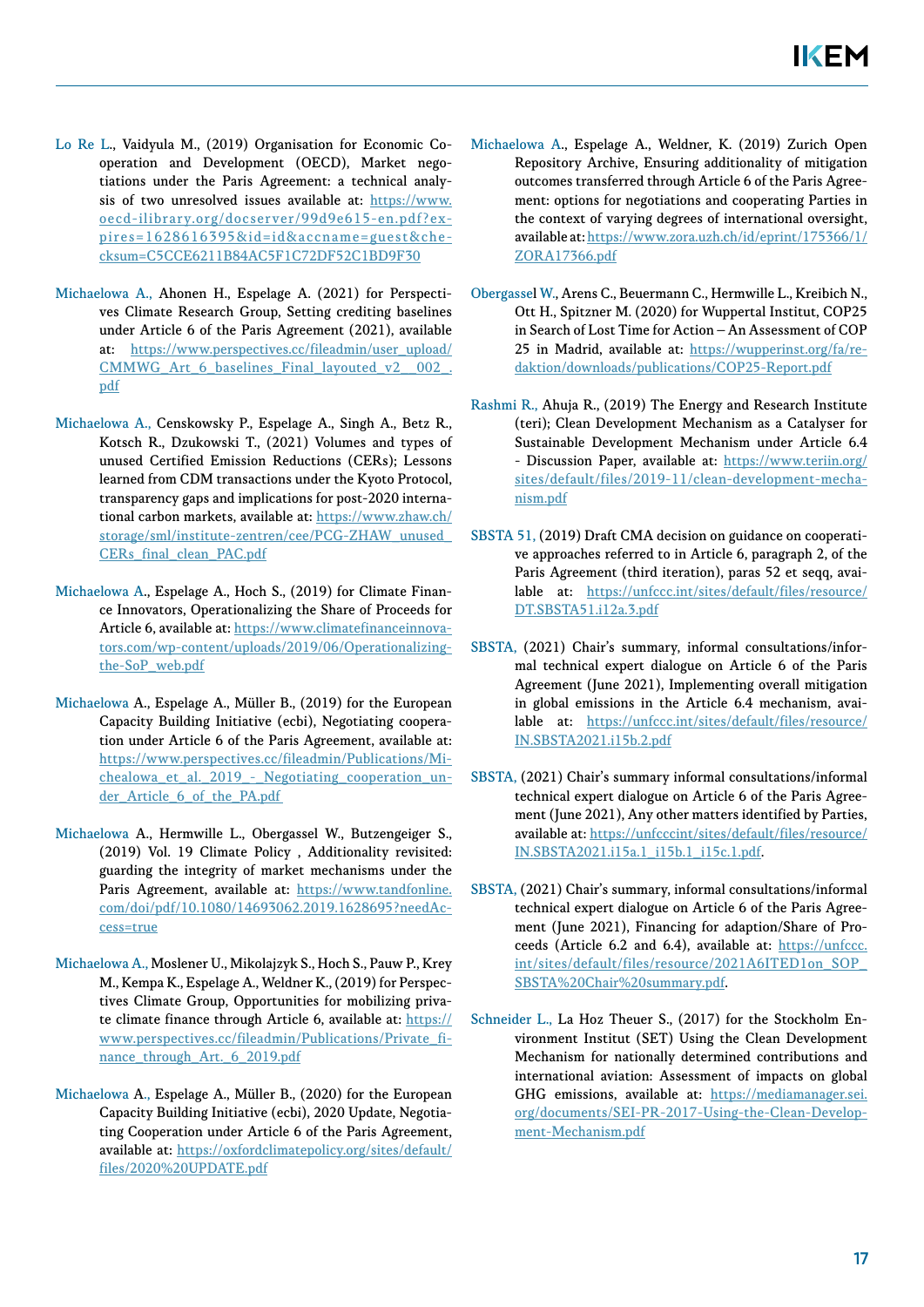- Schneider L., La Hoz Theuer S., Howard A., Kizzier K., Cames M., (2019) Outside in? Using international carbon market for mitigation not covered by nationally determined contributions (NDCs) under the Paris Agreement, available at: [https://www.tandfonline.com/doi/epub/10.1080/146930](https://www.tandfonline.com/doi/epub/10.1080/14693062.2019.1674628?needAccess=true) [62.2019.1674628?needAccess=true](https://www.tandfonline.com/doi/epub/10.1080/14693062.2019.1674628?needAccess=true)
- Schwieger J., Brodman U., Michaelowa A., (201?) for the Swedish Energy Agency (SEA), Pricing of Verified Emission Reduction Units under Article 6 – Gaining a better understanding of Possible Scenarios
- UNFCCC Decision (2015) 1/COP.21 Adoption of the Paris Agreement FCCC/CP/2015, available at: [https://unfccc.int/](https://unfccc.int/sites/default/files/resource/docs/2015/cop21/eng/10a01.pdf) [sites/default/files/resource/docs/2015/cop21/eng/10a01.](https://unfccc.int/sites/default/files/resource/docs/2015/cop21/eng/10a01.pdf) [pdf](https://unfccc.int/sites/default/files/resource/docs/2015/cop21/eng/10a01.pdf)
- UNFCCC Decision (2018) 8/CMA.1, Matters relating to Article 6 of the Paris Agreement and para. 36-40 of decision 1/ CP.21, FCCC/PA/CMA/2018/3/Add.1, available at https:// unfccc.int/sites/default/files/resource/cma2018\_3\_add1 advance.pdf#page=22
- UNFCCC Decision (2019) 9/CMA.2, Matters relating to Article 6 of the Paris Agreement 1/CP. 21 FCCC/PA/CMA/2019/6/ available at [https://unfccc.int/sites/default/files/resource/](https://unfccc.int/sites/default/files/resource/cma2019_06a01E.pdf) [cma2019\\_06a01E.pdf](https://unfccc.int/sites/default/files/resource/cma2019_06a01E.pdf)
- UNFCCC (2019) Draft text on Matters relating to Article 6 of the Paris Agreement, Proposal by the President (third iteration); Draft CMA decision on Rules, modalities and procedures for the mechanism established by Article 6, paragraph 4 of the Paris Agreement, available at: [https://unfccc.int/](https://unfccc.int/sites/default/files/resource/DT.CMA2_.i11a.v3_0.pdf) [sites/default/files/resource/DT.CMA2\\_.i11a.v3\\_0.pdf.](https://unfccc.int/sites/default/files/resource/DT.CMA2_.i11a.v3_0.pdf)
- UNFCCC (2019) Draft text on matters relating to Article 6 of the Paris Agreement, Proposal by the President (second iteration): Draft CMA decision on rules, modalities and procedures for the mechanism established by Art. 6 paragraph 4 of the Paris Agreement (para 88 (c)). Available at: [https://](https://unfccc.int/sites/default/files/resource/DT.CMA2_.i11b_.pdf?download) [unfccc.int/sites/default/files/resource/DT.CMA2\\_.i11b\\_.](https://unfccc.int/sites/default/files/resource/DT.CMA2_.i11b_.pdf?download) [pdf?download](https://unfccc.int/sites/default/files/resource/DT.CMA2_.i11b_.pdf?download)
- UNFCCC (2019) Draft text on matters relating to Article 6 of the Paris Agreement, Proposal by the President (third iteration): Draft CMA decision on guidance on cooperative approaches referred to in Article 6, paragraph 2 of the Paris Agreement, available at: [https://unfccc.int/sites/default/](https://unfccc.int/sites/default/files/resource/DT.CMA2_.i11a.v3_0.pdf) [files/resource/DT.CMA2\\_.i11a.v3\\_0.pdf.](https://unfccc.int/sites/default/files/resource/DT.CMA2_.i11a.v3_0.pdf)
- Wang-Helmreich H., Obergassel W., Kreibich N., (2019) Achieving Overall Mitigation of Global Emissions under the Paris Article 6.4 Mechanism, Discussion Paper, available at: [https://epub.wupperinst.org/frontdoor/deliver/index/](https://epub.wupperinst.org/frontdoor/deliver/index/docId/7394/file/7394_Overall_Mitigation.pdf) [docId/7394/file/7394\\_Overall\\_Mitigation.pdf](https://epub.wupperinst.org/frontdoor/deliver/index/docId/7394/file/7394_Overall_Mitigation.pdf)
- Warnecke C., Day T., Schneider L., Cames M., Healy S., Harthan R., Tewari R., Höhne N. (2017), Vulnerability of CDM Projects for Discontinuation of Mitigation Activities: Assessment of Project vulnerability and Options to Support Continued Mitigation, Executive Summary available at: [https://www.](https://www.dehst.de/SharedDocs/downloads/EN/project-mechanisms/vulnerability-of-CDM_summary.pdf?__blob=publicationFile&v=5) [dehst.de/SharedDocs/downloads/EN/project-mecha](https://www.dehst.de/SharedDocs/downloads/EN/project-mechanisms/vulnerability-of-CDM_summary.pdf?__blob=publicationFile&v=5)[nisms/vulnerability-of-CDM\\_summary.pdf?\\_\\_blob=pu](https://www.dehst.de/SharedDocs/downloads/EN/project-mechanisms/vulnerability-of-CDM_summary.pdf?__blob=publicationFile&v=5)[blicationFile&v=5](https://www.dehst.de/SharedDocs/downloads/EN/project-mechanisms/vulnerability-of-CDM_summary.pdf?__blob=publicationFile&v=5)
- World Bank, (2021) Country Perspectives: Opportunities and Challenges for International Voluntary Carbon Markets in the context of the Paris Agreement, available at: [https://openknowledge.worldbank.org/bitstream/](https://openknowledge.worldbank.org/bitstream/handle/10986/35538/Country-Perspectives-Opportunities-and-Challenges-for-International-Voluntary-Carbon-Markets-in-the-Context-of-the-Paris-Agreement.pdf?sequence=1&isAllowed=y) [handle/10986/35538/Country-Perspectives-Opportu](https://openknowledge.worldbank.org/bitstream/handle/10986/35538/Country-Perspectives-Opportunities-and-Challenges-for-International-Voluntary-Carbon-Markets-in-the-Context-of-the-Paris-Agreement.pdf?sequence=1&isAllowed=y)[nities-and-Challenges-for-International-Voluntary-Car](https://openknowledge.worldbank.org/bitstream/handle/10986/35538/Country-Perspectives-Opportunities-and-Challenges-for-International-Voluntary-Carbon-Markets-in-the-Context-of-the-Paris-Agreement.pdf?sequence=1&isAllowed=y)[bon-Markets-in-the-Context-of-the-Paris-Agreement.](https://openknowledge.worldbank.org/bitstream/handle/10986/35538/Country-Perspectives-Opportunities-and-Challenges-for-International-Voluntary-Carbon-Markets-in-the-Context-of-the-Paris-Agreement.pdf?sequence=1&isAllowed=y) [pdf?sequence=1&isAllowed=y](https://openknowledge.worldbank.org/bitstream/handle/10986/35538/Country-Perspectives-Opportunities-and-Challenges-for-International-Voluntary-Carbon-Markets-in-the-Context-of-the-Paris-Agreement.pdf?sequence=1&isAllowed=y)